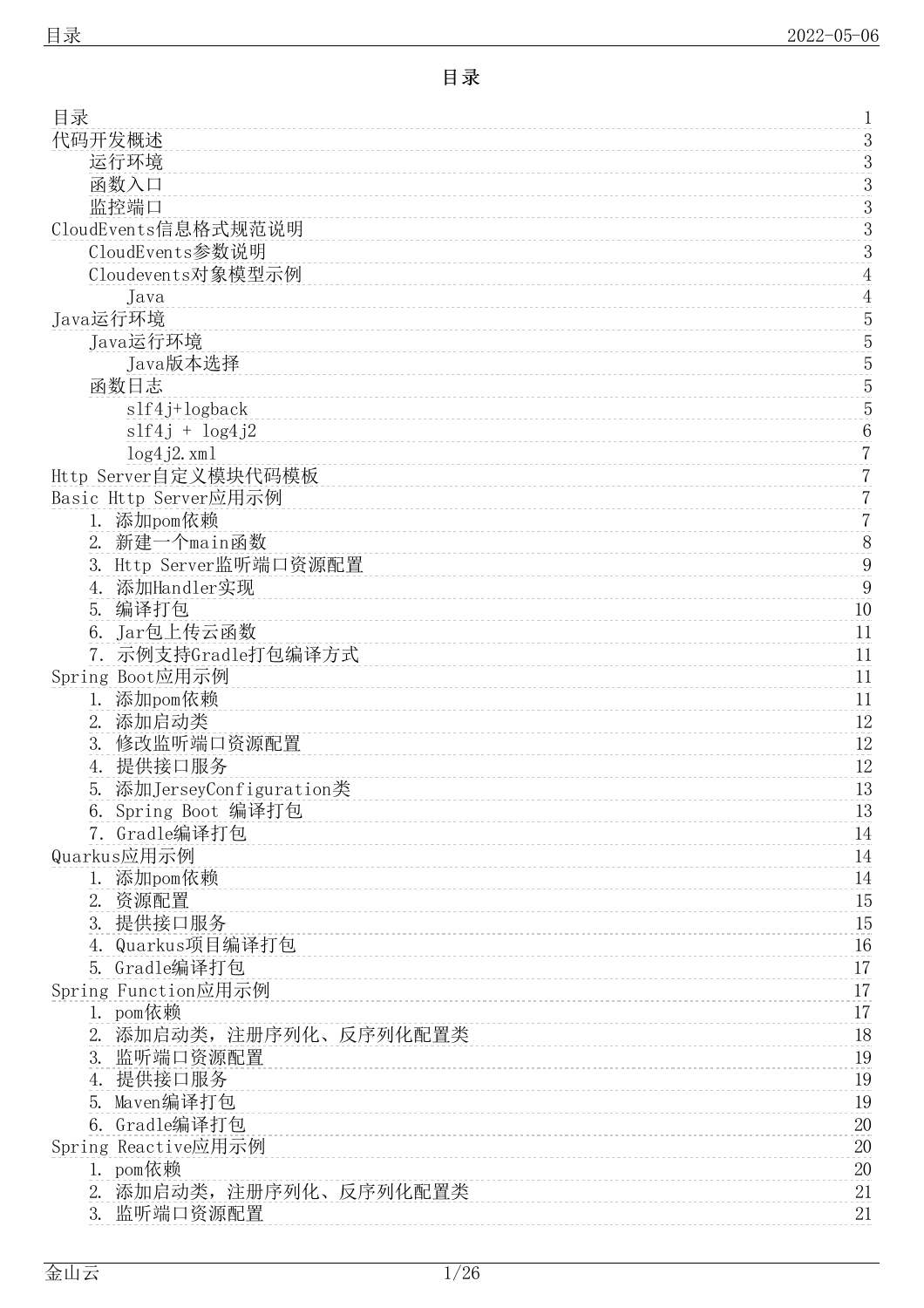|    | 提供接口服务                        | 21 |
|----|-------------------------------|----|
|    | 5. Maven编译打包                  | 22 |
|    | 6. Gradle编译打包                 | 22 |
|    | Vert. x应用示例                   | 23 |
|    | pom依赖                         | 23 |
| 2. | 监听端口资源配置                      | 23 |
| 3. | 创建Vert.x Http Server服务,注册请求路由 | 23 |
|    | 添加Main函数, 部署Vert.x服务          | 24 |
| 5. | 添加Handler实现类,用于处理不同的路由请求      | 25 |
| 6. | Maven编译打包                     | 25 |
|    | Gradle编译打包                    | 26 |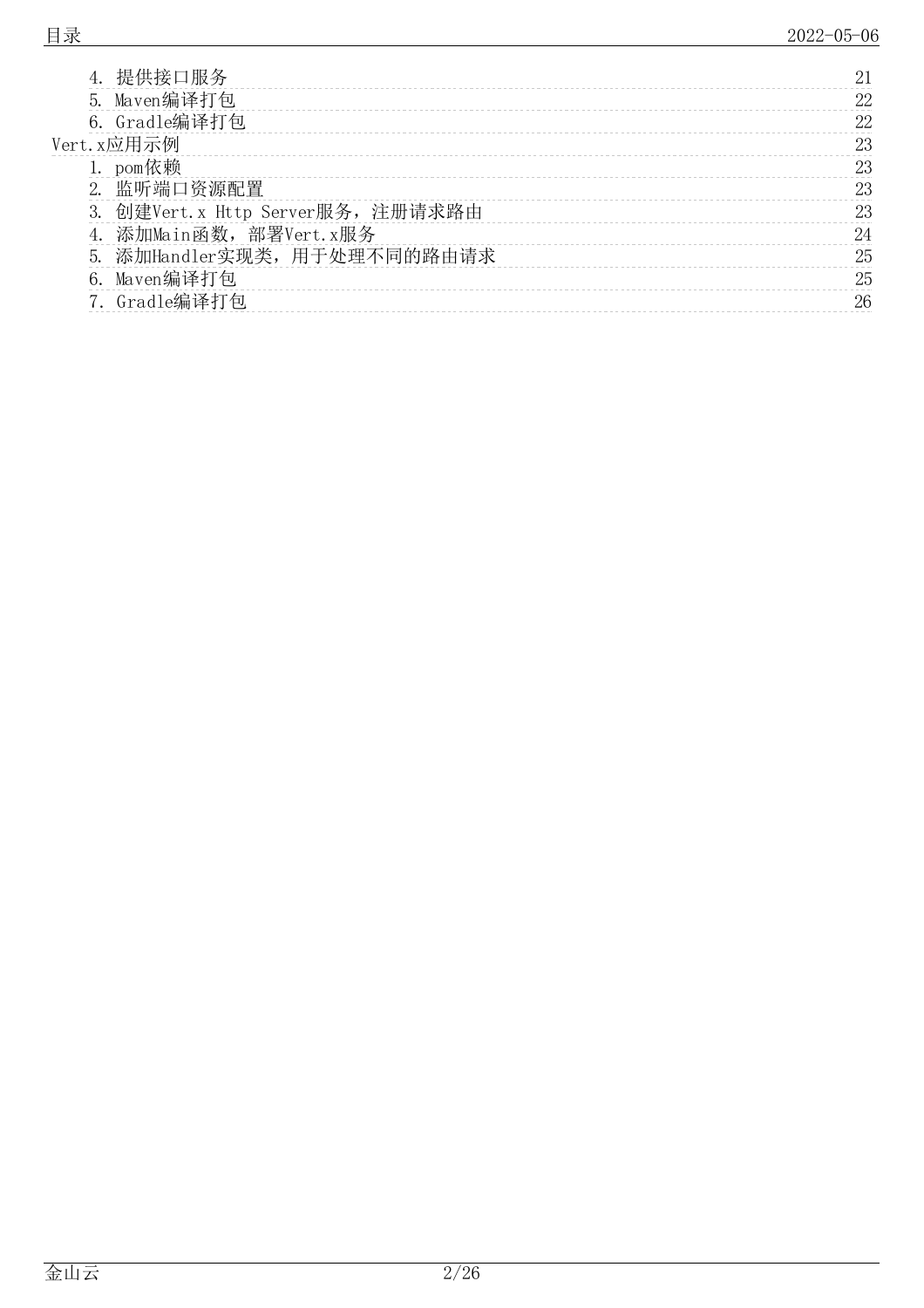# <span id="page-2-0"></span>代码开发概述

云函数(Kingsoft Cloud Function,KCF)提供代码部署环境,本文主要介绍代码部署的相关概念。

### <span id="page-2-1"></span>运行环境

运行环境/运行时提供针对不同语言的、在执行环境中运行的环境。

### <span id="page-2-2"></span>函数入口

KCF平台在调用云函数时,首先会寻找指定路径作为入口,执行用户的代码。此时,用户需在代码中以path的形式进行设置 (示例代码中提供了设置方法)。

#### <span id="page-2-3"></span>监控端口

实际处理请求时,您的 Http Server 通过监听指定的端口(默认8080端口)接收 HTTP 请求,并转发给后端服务完成逻辑处 理并返回给用户。

# <span id="page-2-4"></span>Clou dE ven t s信息格式规范说明

[事件源\(这里指的是KS3\)发布事件到KCF需要按照CloudEvents规范。关于CloudEvents规范的更多信息,请参见CloudEvents](https://github.com/cloudevents/spec/blob/v1.0/spec.md?spm=a2c4g.11186623.2.19.18026f26UPXr8S&file=spec.md) 1.0。

以下是事件源发布到云函数KCF的示例事件。

```
{
  "id": "45ef4dewdwe1-7c35-447a-bd93-fab****",
    "source": "kcs:ks3",
    "type": "ks3:ObjectCreated:PutObject",
    "specversion": "1.0",
    "datacontenttype": "application/json",
    "subject": "/cc",
    "extensions": {
         "region": "BEIJING",
         "eventversion": "1.0",
         "userid": "73400852",
         "accountid": "73404680"
    },
    "data": {
        "request": {
             "sourceIPAddress": "127.0.0.1"
         },
        "response": {
             "requestId": "daab11b695ea4c4ea7a1a71ce36d1100"
         },
         "ks3": {
             "bucket": {
                 "name": "kcf-pj",
                 "ownerid": "73404680"
             },
             "object": {
                 "internalurl": "evt-jinyw.ks3-cn-beijing-internal.ksyuncs.com/ssssss.jpg",
                 "etag": "etag-xxxxxxx",
                 "objectsize": "1024",
                 "url": "evt-jinyw.ks3-cn-beijing.ksyuncs.com/ssssss.jpg",
                 "key": "ssssss.jpg"
            }
        }
    }
}
```
#### <span id="page-2-5"></span>CloudEvents参数说明

| 事件函数中涉及的Clou<br>dEvents参数说明如下<br>所示: | 参数     | 类型 | 是否必选      | 示例值                                                                    | 说<br>明 |
|--------------------------------------|--------|----|-----------|------------------------------------------------------------------------|--------|
| id                                   | String | 是  | $fah****$ | 45ef4dewdwe1-7 事件ID。标识事件的唯一值。事件通过规则路由到目标<br>c35-447a-bd93- ,可根据id跟踪事件。 |        |
| source                               | String | 是  | kcs:ks3   | 事件源。提供事件的服务                                                            |        |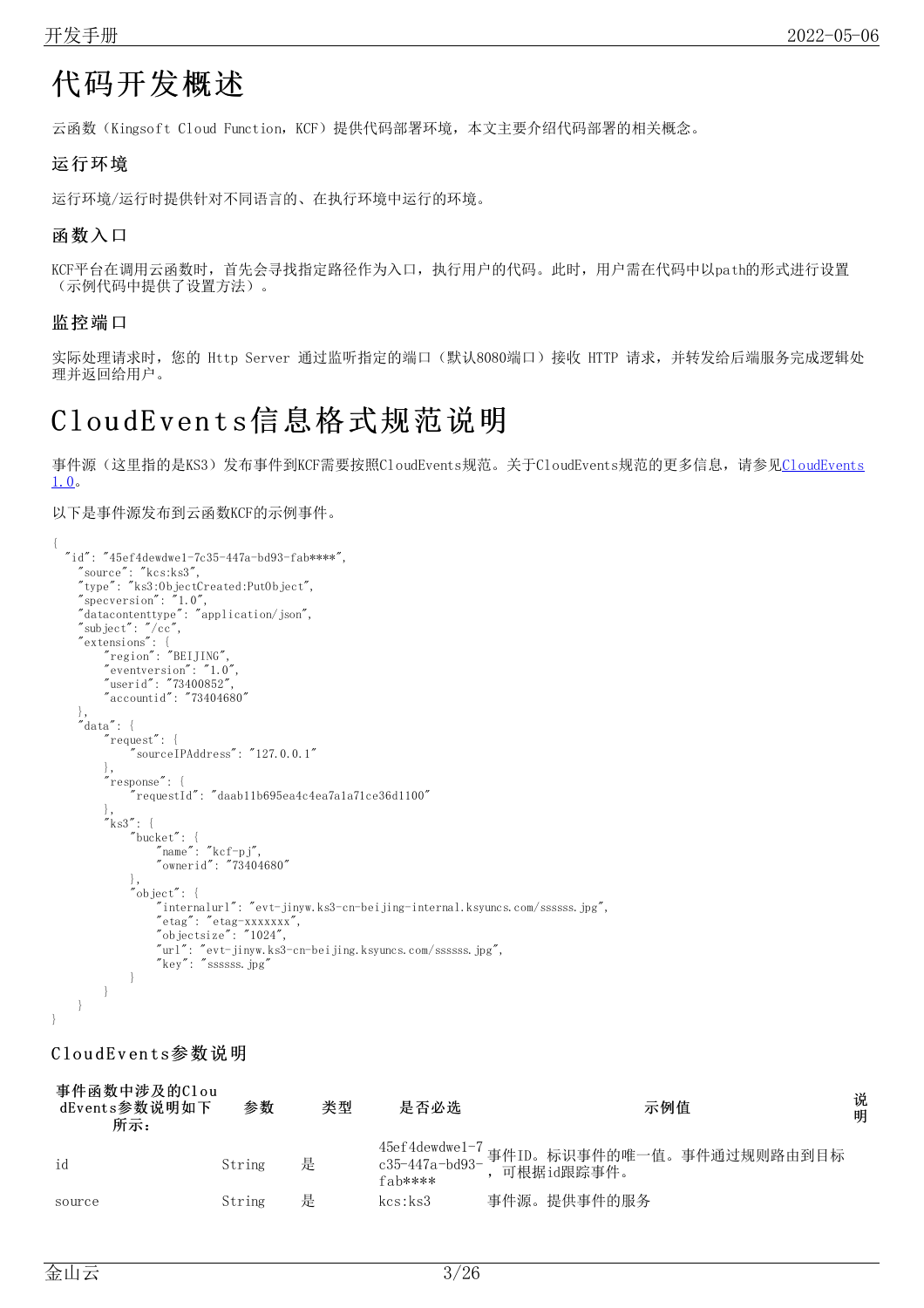| type            | String | 是 | ks3:0b jectCre       | ated:Put0bjec 事件类型。描述事件源相关的事件类型。                                                 |
|-----------------|--------|---|----------------------|----------------------------------------------------------------------------------|
| datacontenttype | String | 是 | application/j<br>son | 参数data的内容形式                                                                      |
| specversion     | String | 是 | 1.0                  | CloudEvents协议版本。                                                                 |
| subject         | String | 是 | /cc                  | 事件主题                                                                             |
| extensions      | Struct | 否 |                      | 见表格下方exte 扩展属性, 用于存放账号、地域等公共属性。                                                  |
| data            | Struct | 是 | 见表格下方dat<br>a结构体     | 事件内容。JSON对象, 内容由发起事件的服务决定。C1<br>oudEvents可能包含事件发生时由事件生产者给定的上<br>下文,data中封装了这些信息。 |

#### extensio ns结构体

```
{
        "region": "BEIJING",
        "eventversion": "1.0",
        "accountid": "7320"
}
```
#### da ta结构体

```
{
        "request": {
             "sourceIPAddress": "127.0.0.1"
        },
         "response": {
             "requestId": "daab11b695ea4c4ea7a1a71ce36d1100"
         },
         "ks3": {
             "bucket": {
                 "name": "kcf",
                 "ownerid": "7340"
             },
             "object": {
                 "internalurl": "evt.ks3-cn-beijing-internal.ksyuncs.com/ssssss.jpg",
                 "etag": "etag-xxxxxxx",
                 "objectsize": "1024",
                 "url": "evt.ks3-cn-beijing.ksyuncs.com/ssssss.jpg",
                 "key": "ssssss.jpg"
             }
        }
}
```
## <span id="page-3-0"></span>C lo u d ev en ts对象模型示例

#### <span id="page-3-1"></span>Ja va

```
import lombok.Data;
@Data
public class Ks3CloudEventData {
    RequestData request;
    ResponseData response;
    Ks3Data ks3;
}
@Data
public class Ks3Data {
    Bucket bucket;
    DataObject object;
}
@Data
public class Bucket {
    String name;
    String ownerid;
}
@Data
public class DataObject {
    String internalurl;
    String etag;
    String objectsize;
    String url;
```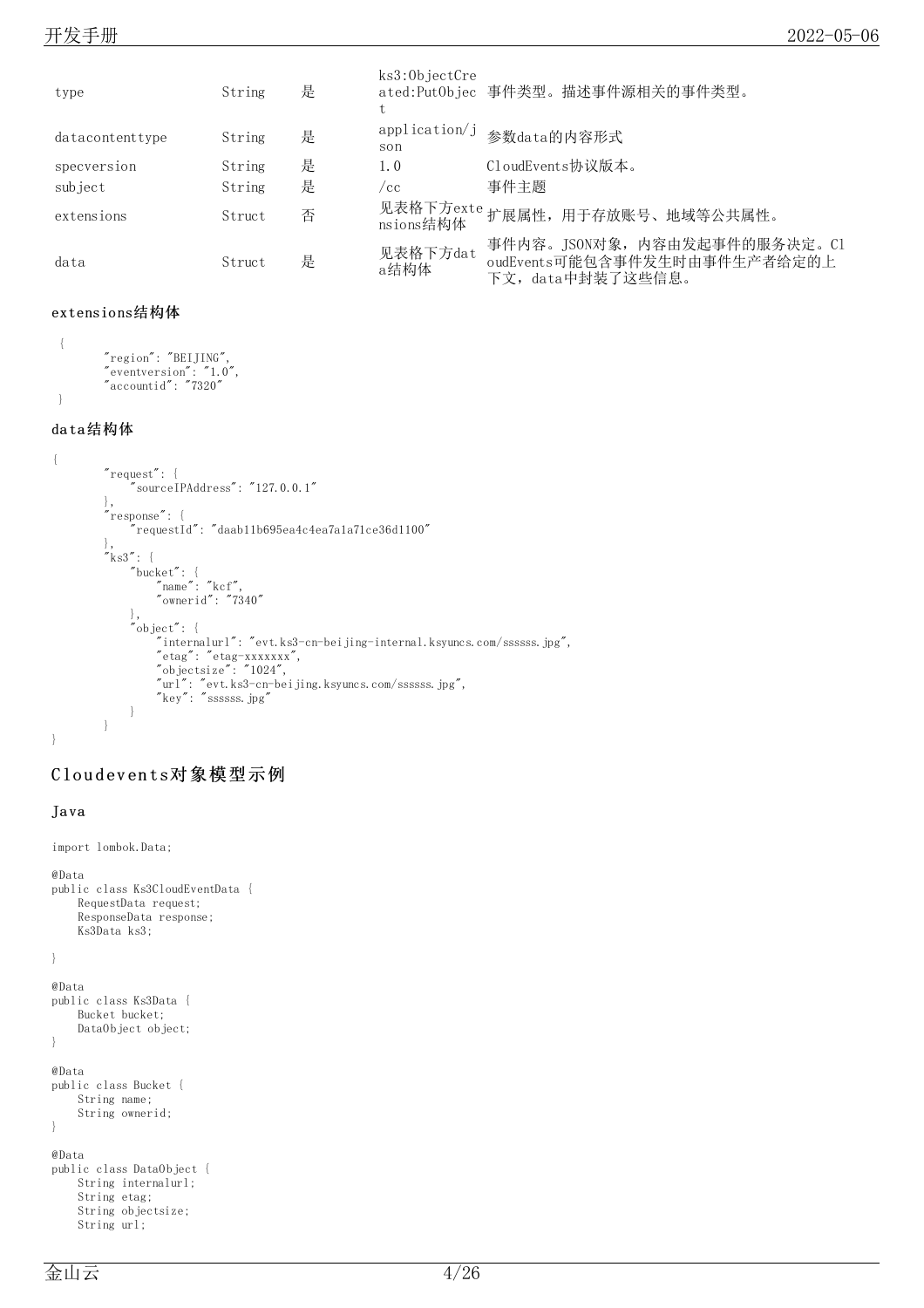String key;

```
}
@Data
public class RequestData {
    String sourceIPAddress;
}
@Data
```

```
public class ResponseData {
    String requestId;
}
```
# <span id="page-4-0"></span>Java运行环境

本文主要介绍Java运行环境特点及日志打印配置。

#### <span id="page-4-1"></span>Java运行环境

#### <span id="page-4-2"></span>Ja va版本选择

云函数 KCF 目前支持的 Java 开发语言包括如下版本:

Java 8(Open JDK)

注意事项

Java 语言由于需要编译后才可以在 JVM 虚拟机中运行。因此在 KCF 中的使用方式, 和 Python、Node.js 等脚 本型语言不同,有如下限制:

- 不支持上传代码:使用 Java 语言仅支持上传已经开发完成编译打包后的JAR包。 KCF 环境不提供 Java 的 编译能力。
- 不支持在线编辑:由于不支持上传代码,所以不支持在线编辑代码。Java 运行时的函数,在代码页面仅能 看到通过页面上传或 KS3 提交代码的方法。

#### <span id="page-4-3"></span>函数日志

云函数与Klog日志服务集成(默认关闭,可通过控制台新建函数页面开启),云函数会将函数调用的记录以 及函数代码中打印的日志全部存储到日志库中,您可以通过控制台云函数提供的调用信息模块查询函数日 志,方便调试及定位问题。日志采集服务只能采集控制台(console)输出的日志,自定义开发时避免 日志从文件输出(可通过日志资源文件配置,介绍中给出示例配置文件)。

|             | 开发语言 编程语言内嵌的打印<br>日志语句 | 日志框架打印语句                                                                                                                                            | 日志框架实                 |  |
|-------------|------------------------|-----------------------------------------------------------------------------------------------------------------------------------------------------|-----------------------|--|
| <b>JAVA</b> |                        | System.out.println( private static final org.slf4j.Logger log = org.slf4j.LoggerFacto $\frac{\text{slf4j}}{4\text{j2}}$ ,<br>$log.$ info ("Hello"); | $slf4i + log$<br>back |  |

#### <span id="page-4-4"></span> $slf4j+logback$

#### 非Spring项目 pom.xml依赖

```
<dependencies>
     // 其他依赖省略
     // 引入logback
    \langledependency\rangle<groupId>ch.qos.logback</groupId>
         \langleartifactId>logback-classic\langle/artifactId>
         \langle version \rangle1.2.11\langle /version \rangle\langle/dependency>
</dependencies>
```
#### buil d.gra dl e依赖

```
dependencies {
   // 其他依赖省略
 implementation 'ch.qos.logback:logback-classic:1.2.11'
}
```
Spring项目 Logback作为sping boot内置日志框架,实际开发中不需要直接引入该依赖。 配置文件(src/main/resource目 录下,日志输出设置为console) logbcak.xml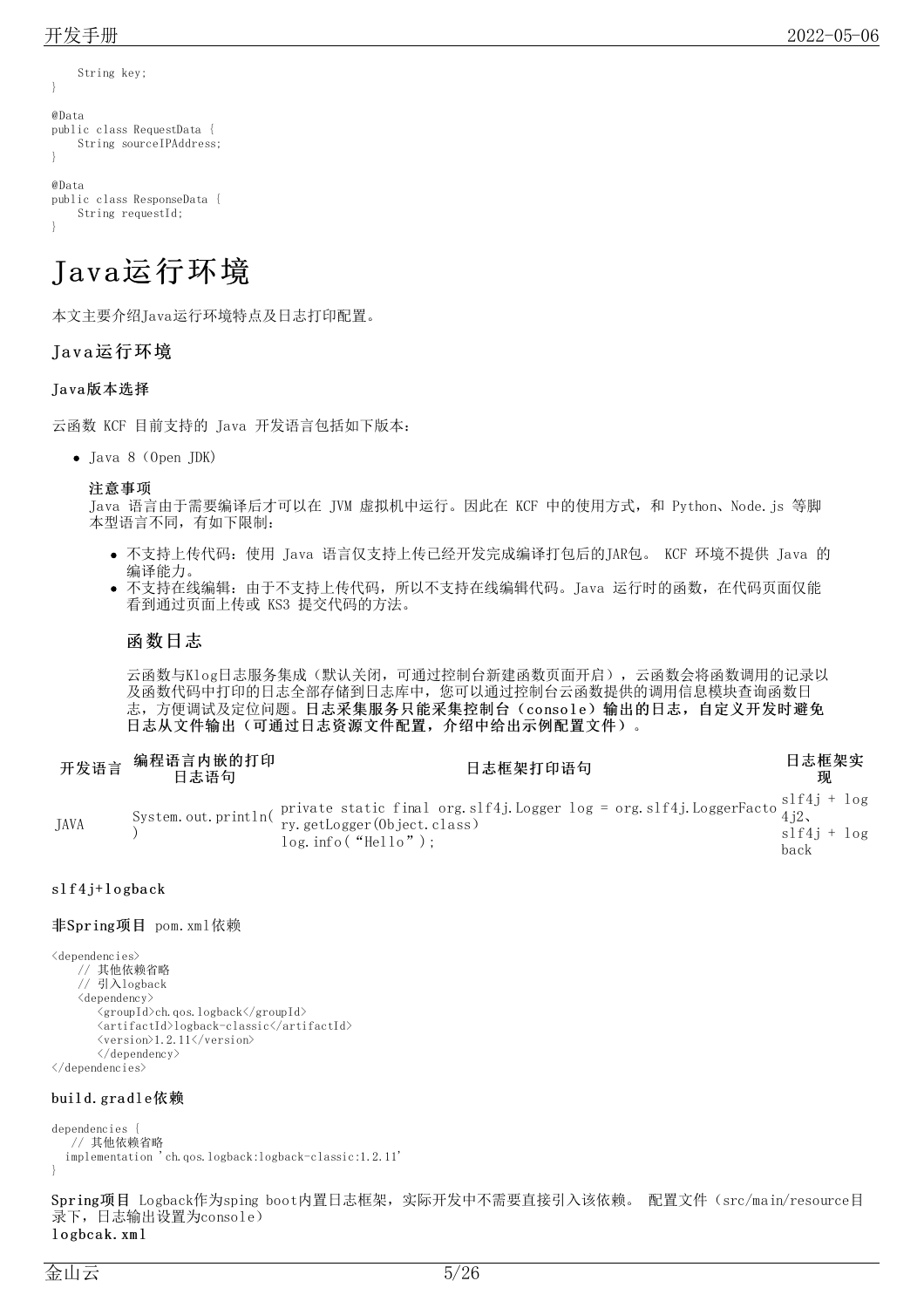```
\langle ?xm1 version="1.0" encoding="UTF-8"?>
<configuration debug="false">
    <!--控制台输出appender-->
    <appender name="console" class="ch.qos.logback.core.ConsoleAppender">
        <!--设置输出格式-->
        <encoder class="ch.qos.logback.classic.encoder.PatternLayoutEncoder">
 <!--格式化输出:%d表示日期,%thread表示线程名,%-5level:级别从左显示5个字符宽度%msg:日志消息,%n是换行符-->
            <pattern>%d{yyyy-MM-dd HH:mm:ss.SSS} [%thread] %-5level %logger{50} - %msg%n</pattern>
            --<br><!--设置编码-->
            <charset>UTF-8</charset>
        \langle/encoder>
    \langle/appender>
    <!--指定基础的日志输出级别-->
    <root level="INFO">
        <!--appender将会添加到这个logger-->
        <appender-ref ref="console"/>
    \langle/root\rangle\langle/configuration\rangle
```
#### <span id="page-5-0"></span> $slf4j + log4j2$

#### 非Spring项目 pom.xml依赖

```
<dependencies>
           // 其他依赖省略
           // 引入 Log4j2
           \langledependency\rangle<groupId>org.apache.logging.log4j</groupId>
              \langleartifactId\ranglelog4j-slf4j-impl\langle/artifactId\rangle<version>2.17.2</version>
         </dependency>
</dependencies>
```
#### build.gradle依赖

```
dependencies {
   // 其他依赖省略
  implementation 'org.apache.logging.log4j:log4j-slf4j-impl:2.17.2'
}
```
#### Spring项目 pom. xml

```
<dependencies>
    \langledependency\rangle<!-- 排除 spring-boot-starter-logging 默认使用logbcak日志框架-->
      <groupId>org.springframework.boot</groupId>
      \langleartifactId\ranglespring-boot-starter-logging\langle/artifactId\rangle\langleexclusions\rangle<exclusion>
            <groupId>*</groupId>
            \langleartifactId>*\langle/artifactId>
         \langle/exclusion\rangle\langle/exclusions>
    \langle/dependency>
    <!--引入 Log4j2-->
    <dependency>
       <groupId>org.springframework.boot</groupId>
       <artifactId>spring-boot-starter-log4j2</artifactId>
</dependency>
</dependencies>
```

```
buil d.gra dl e Spring-boot、spring-function、spring-reactive在spring多个框架中引入了spring-boot-starter-logging
依赖,可以在项目级别排除。
```

```
// 排除 spring-boot-starter-logging
configurations {
    compile.exclude group: 'org.springframework.boot', module: 'spring-boot-starter-logging'
    implementation.exclude group: 'org.springframework.boot', module: 'spring-boot-starter-logging'
    testImplementation.exclude group: 'org.springframework.boot', module: 'spring-boot-starter-logging'
}
dependencies {
    // 其他依赖省略
    // 引入 Log4j2
implementation 'org.springframework.boot:spring-boot-starter-log4j2'
}
```
#### 配置文件(src/main/resource目录下,日志输出设置为console)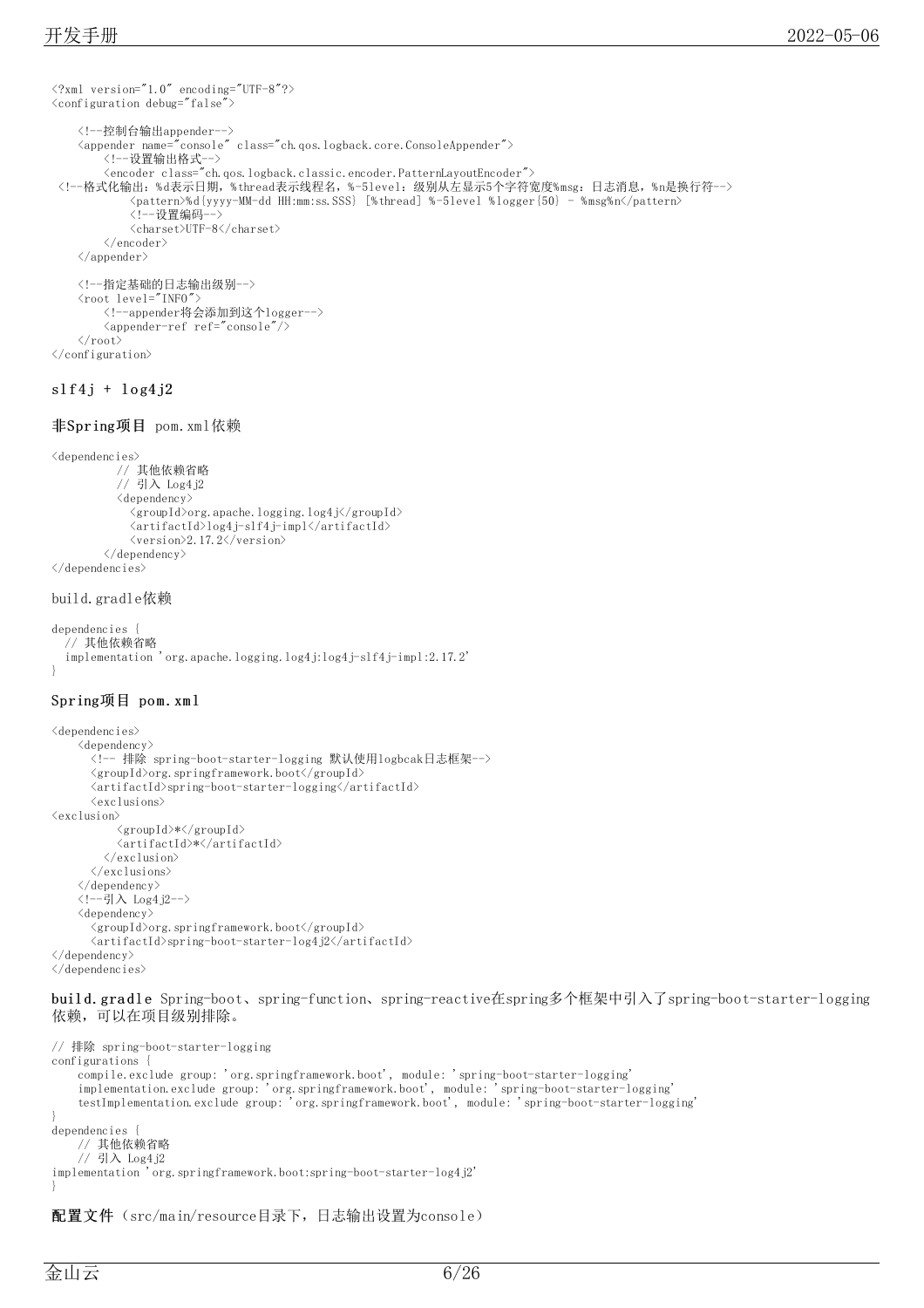#### <span id="page-6-0"></span> $log4j2.$  xml

```
\langle ?xm1 version="1.0" encoding="UTF-8"?>
<Configuration status="WARN" monitorInterval="30">
    <!-- 变量配置 -->
    <Properties>
        .<br><!-- 日志输出格式 -->
        <property name="LOG_PATTERN"
                  value="%d{yyyy-MM-dd HH:mm:ss.SSS} %highlight{%-5level} [%t] %highlight{%c{1.}.%M(%L)}: %msg%n"/>
    </Properties>
    <Appenders>
        <Console name="Console" target="SYSTEM_OUT">
            <PatternLayout pattern="${LOG_PATTERN}"/>
            <!-- onMatch="ACCEPT" 只输出 level 级别及级别优先级更高的 Log , onMismatch="DENY" 其他拒绝输出 -->
            <ThresholdFilter level="debug" onMatch="ACCEPT" onMismatch="DENY"/>
        </Console>
    </Appenders>
    <Loggers>
        \langleRoot level="INFO">
            <AppenderRef ref="Console"/>
        </Root>
    </Loggers>
</Configuration>
```
# <span id="page-6-1"></span>Http Server自定义模块代码模板

| 云函数通过事件触发的方式运行, 触发器在触发函数时, 统一采用C1<br>oudevents数据结构作为消息传递的格式。不同的HttpServer在处理<br>Cloudevents消息时有所不同。下面列举出常见的Http Server示例 | 语言      | HttpServ<br>er类型                           | 示例代码<br>下载                               | 备注<br>日志框架                                  |
|--------------------------------------------------------------------------------------------------------------------------|---------|--------------------------------------------|------------------------------------------|---------------------------------------------|
|                                                                                                                          |         |                                            |                                          |                                             |
| Java                                                                                                                     | Server  | 载                                          | ogback                                   | Basic Http 示例代码下 slf4j + 1 轻量级 Jett<br>y服务器 |
| Java                                                                                                                     | t       | 载                                          | ogback                                   | Spring Boo 示例代码下 slf4j + 1 快速开发Sp<br>ring应用 |
| Java                                                                                                                     | Quarkus | 示例代码下<br>载                                 | Internall<br>y JBoss L Quarkus<br>ogging |                                             |
| Java                                                                                                                     | ction   | Spring Fun 示例代码下 slf4j + 1 Spring Fun<br>臷 | ogback                                   | ction                                       |
| Java                                                                                                                     | ctive   | Spring Rea 示例代码下 slf4j + 1 Spring Web<br>臷 | ogback                                   | flux                                        |
| Java                                                                                                                     | Vert. x | 示例代码下 slf4j + 1 异步编程、<br>载                 | ogback                                   | 非阻塞式                                        |
|                                                                                                                          |         |                                            |                                          |                                             |

代码下载说明

git clone https://github.com/cloudevents/sdk-java.git

切换到tag 2.3.0:

```
git checkout 2.3.0
```
进入examples目录下,选择对应框架进行编译。

如果您需要使用自定义的模块,则需要在打Jar包时,将依赖与代码一起打包。下文以OpenJDK 8为例演示如何通过 Maven (Gradle)编译的Java自定义模块打包到Java项目中。 安装Java和Maven (Gradle)。 关于Java的详细信息,请参 见<u>[官网](https://openjdk.java.net/install/)</u>。 关于Maven的详细信息,请参见<u>Installing Apache Maven</u>。 关于Gradle的详细信息,请参见<u>Installing Gradle</u>。

# <span id="page-6-2"></span>Basic Http Server应用示例

创建一个Basic Http Java项目,示例如下:

#### <span id="page-6-3"></span>1. 添加pom依赖

在pom.xml文件需要添加下列依赖内容:

```
<properties>
    <project.version>2.3.0</project.version>
  \langle/properties\rangle
```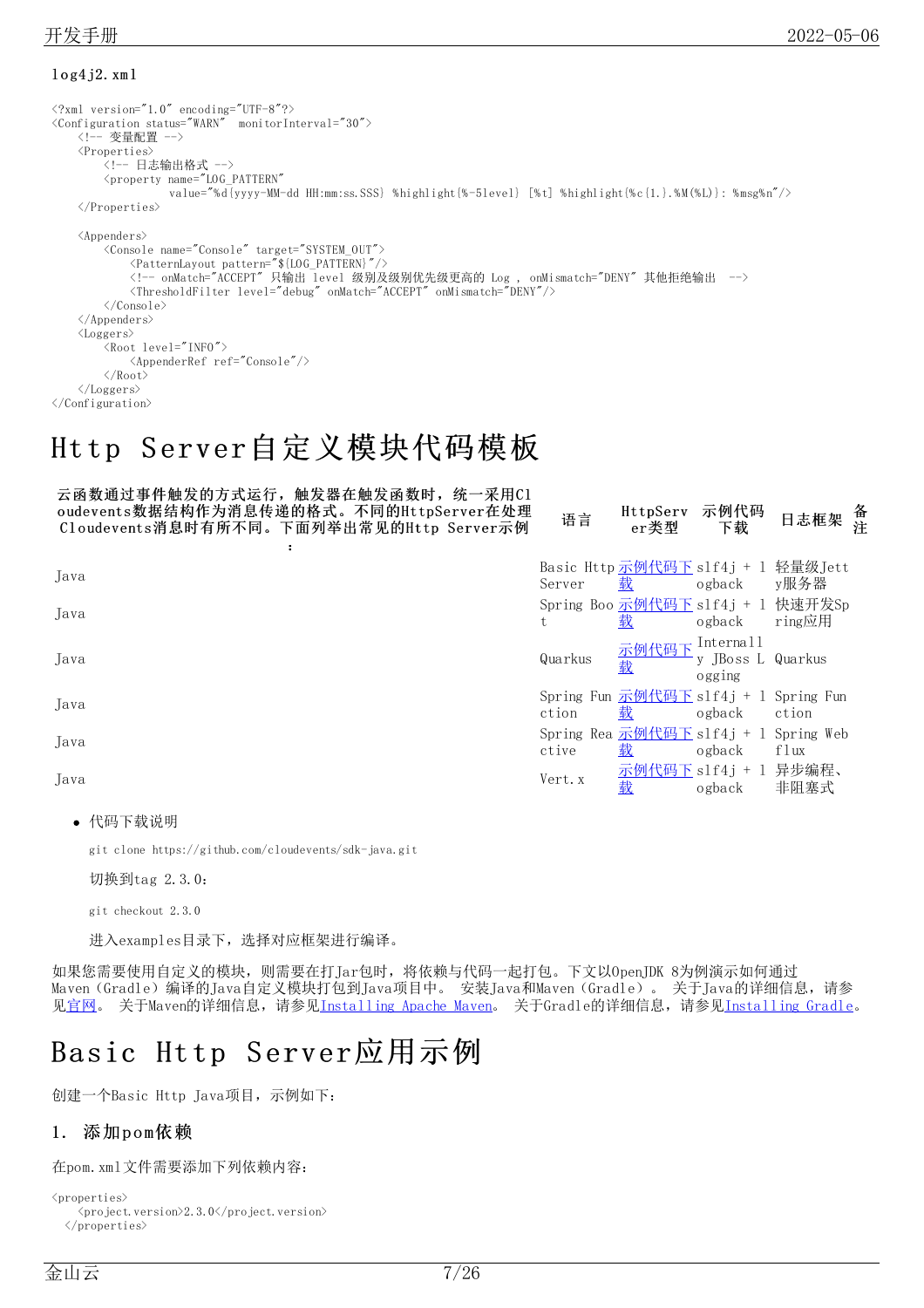```
<dependencies>
         <dependency>
              <groupId>io.cloudevents</groupId>
              <artifactId>cloudevents-http-basic</artifactId>
              <version>${project.version}</version>
         \langle/dependency>
         \langledependency\rangle<groupId>io.cloudevents</groupId>
              <artifactId>cloudevents-json-jackson</artifactId>
              <version>${project.version}</version>
         </dependency>
         \langledependency\rangle<groupId>org.eclipse.jetty</groupId>
              <artifactId>jetty-server</artifactId>
              \langle version \rangle 9.4.41.v20210516 \langle /version \rangle\langle/dependency>
         <dependency>
              \langle \text{groupId}\rangleorg.slf4j\langle \text{groupId}\rangle<artifactId>slf4j-api</artifactId>
              \langle version \rangle2.0.0-alpha6\langle version \rangle</dependency>
         <dependency>
              <groupId>org.slf4j</groupId>
              <artifactId>slf4j-simple</artifactId>
              <version>2.0.0-alpha6</version>
         </dependency>
         <dependency>
              \langle \text{groupId}\rangleorg.projectlombok\langle \text{/groupId}\rangle\langleartifactId>lombok\langle/artifactId>
              <version>1.18.22</version>
         </dependency>
   \langle/dependencies>
```
# <span id="page-7-0"></span> $2.$  新建一个main函数

创建Server,加载handlers,启动服务start,最后加入服务器join。

```
package io.cloudevents.examples.http.basic.server;
import io.cloudevents.examples.http.basic.handler.CustomHandler;
import io.cloudevents.examples.http.basic.handler.HealthCheckHandler;
import lombok.extern.slf4j.Slf4j:
import org.eclipse.jetty.server.Server;
import org.eclipse.jetty.server.handler.HandlerList;
import java.io.InputStream;
import java.net.InetSocketAddress;
import java.util.Properties;
@Slf4j
public class JettyServer {
    public static void main(String[] args) throws Exception {
        String serverPort = loadHttpServerPort();
        if (serverPort == null || serverPort.equals("")) {
            log.error("Usage: HTTPServer <port>");
            return;
        }
        Server server = new Server(new InetSocketAddress("localhost", Integer.parseInt(serverPort)));
        HandlerList handlerList = new HandlerList();
        handlerList.addHandler(new HealthCheckHandler());
        handlerList.addHandler(new CustomHandler());
        server.setHandler(handlerList);
        server.start();
        server.join();
    }
    public static String loadHttpServerPort() {
        Properties properties = new Properties();
        try
            InputStream inputStream = ClassLoader.getSystemResourceAsStream("application.properties");
            properties.load(inputStream);
            String port = properties.getProperty("server.port");
            log.info("Http Server Port: {}", port);
            return port;
        } catch (Exception e) {
            log.error("Load Properties From Config error", e);
            return null;
        }
    }
}
```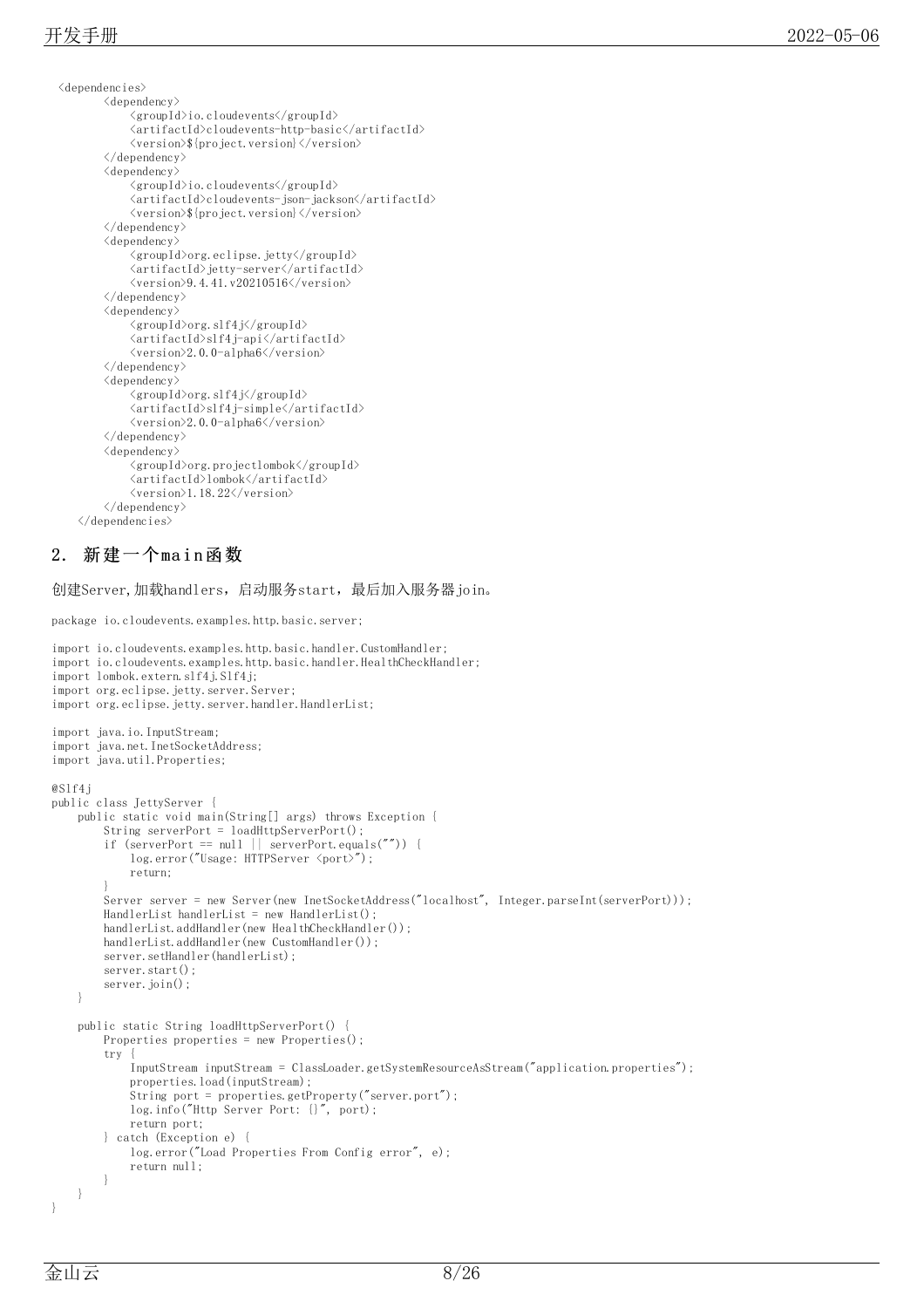#### <span id="page-8-0"></span>3. Http Server监听端口资源配置

Http Server启动端口可以通过resources/application.properties文件进行配置。

server.port=8080

#### <span id="page-8-1"></span>4. 添加Handler实现

用于处理接收请求的业务逻辑,您可以自定义handler进行业务处理,下面列举出2个handler示例 HealthCheckHandler用于 检测函数是否正常启动

package io.cloudevents.examples.http.basic.handler;

```
import lombok.extern.slf4j.Slf4j;
import org.eclipse.jetty.http.HttpStatus;
import org.eclipse.jetty.server.Request;
import org.eclipse.jetty.server.handler.AbstractHandler;
import javax.servlet.ServletException;
import javax.servlet.http.HttpServletRequest;
import javax.servlet.http.HttpServletResponse;
import java.io.IOException;
import java.io.OutputStream;
import java.nio.charset.StandardCharsets;
@Slf4j
public class HealthCheckHandler extends AbstractHandler {
    @Override
    public void handle(String uri,
                         Request request,
                         HttpServletRequest httpServletRequest,
                         HttpServletResponse httpServletResponse) throws IOException, ServletException {
         if ("/health".equalsIgnoreCase(uri)) {
             log.info("health check");
             httpServletResponse.setContentType("application/json;charset=UTF-8");
             OutputStream outputStream = httpServletResponse.getOutputStream();
             String data = "Hands Up";
             byte\begin{bmatrix} 1 \end{bmatrix} dataByteArr = data.getBytes(StandardCharsets.UTF_8);
             outputStream.write(dataByteArr);
             httpServletResponse.setContentLength(data.length());
             httpServletResponse.setStatus(HttpStatus.OK_200);
             ((Request) request).setHandled(true);
         }
    }
}
```
CustomHandler用于处理事件函数请求

package io.cloudevents.examples.http.basic.handler;

```
import com.fasterxml.jackson.databind.ObjectMapper;
import io.cloudevents.CloudEvent;
import io.cloudevents.core.message.MessageReader;
import io.cloudevents.core.message.MessageWriter;
import io.cloudevents.examples.http.basic.Foo;
import io.cloudevents.examples.http.basic.IOUtils;
import io.cloudevents.http.HttpMessageFactory;
import lombok.extern.slf4j.Slf4j;
import org.eclipse.jetty.http.HttpStatus;
import org.eclipse.jetty.server.Request;
import org.eclipse.jetty.server.handler.AbstractHandler;
import javax.servlet.ServletException;
import javax.servlet.ServletOutputStream;
import javax.servlet.http.HttpServletRequest;
import javax.servlet.http.HttpServletResponse;
import java.io.IOException;
import java.io.UncheckedIOException;
import java.util.Enumeration;
import java.util.function.BiConsumer;
import java.util.function.Consumer;
@Slf4j
public class CustomHandler extends AbstractHandler {
   private static final ObjectMapper objectMapper = new ObjectMapper();
    @Override
    public void handle(String uri,
                        Request request,
```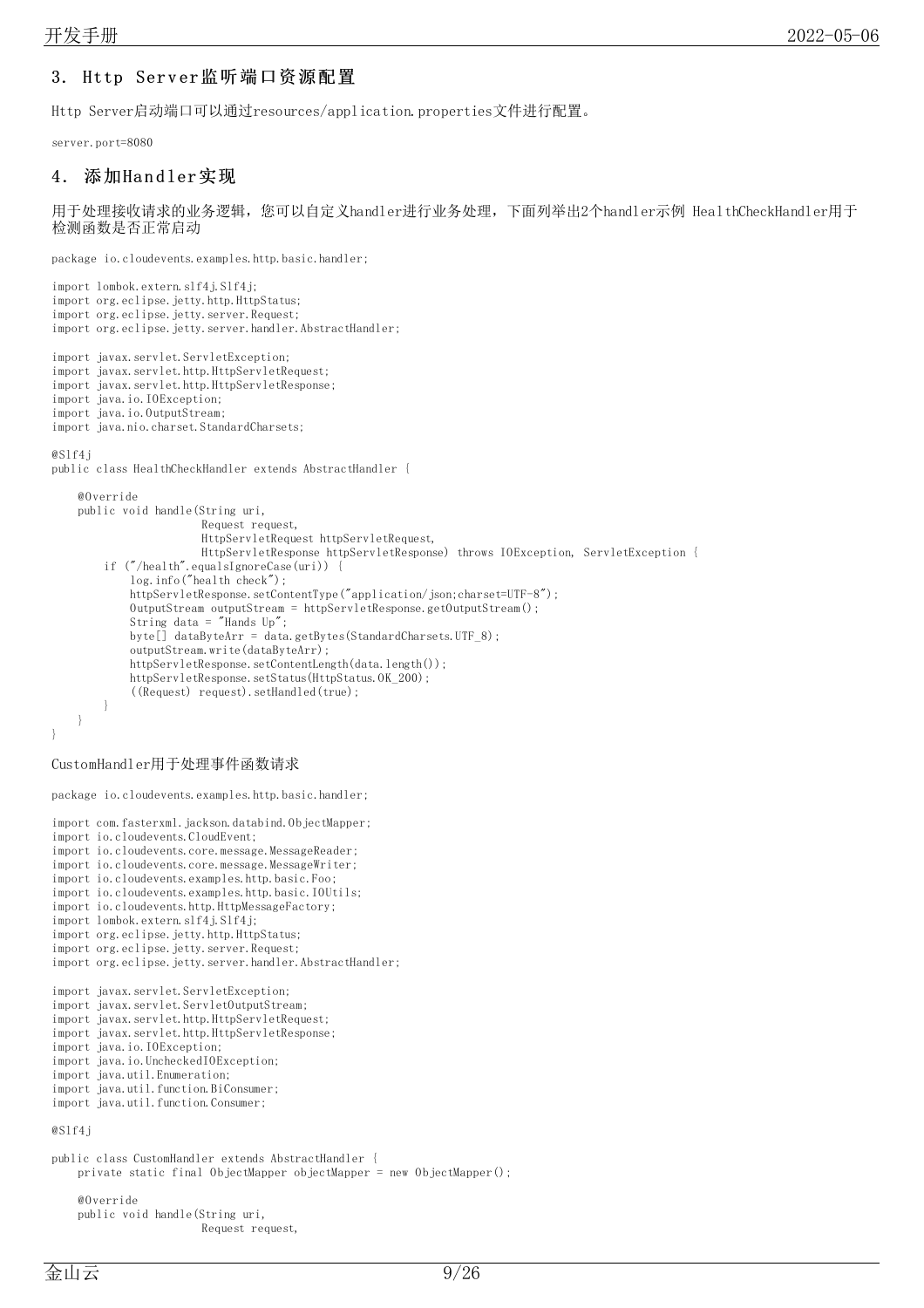```
HttpServletRequest httpServletRequest,
                   HttpServletResponse httpServletResponse) throws IOException, ServletException {
    if (!"/event-invoke".equalsIgnoreCase(uri)) {
        httpServletResponse.setStatus(HttpStatus.NOT_FOUND_404);
        return;
    }
    if (!"POST".equalsIgnoreCase(request.getMethod())) {
        httpServletResponse.setStatus(HttpStatus.METHOD_NOT_ALLOWED_405);
        return;
    }
   CloudEvent receivedEvent = createMessageReader(httpServletRequest).toEvent();
    log.info("begin receive event: {}", receivedEvent);
    log.info("receive event string data: {}", new String(receivedEvent.getData().toBytes()));
    Ks3CloudEventData ks3Data = objectMapper.readValue(receivedEvent.getData().toBytes(), Ks3CloudEventData.class);
    log.info("ks3Data : {}", ks3Data );
    createMessageWriter(httpServletResponse).writeBinary(receivedEvent);
    ((Request) request).setHandled(true);
}
private static MessageReader createMessageReader(HttpServletRequest httpServletRequest) throws IOException {
    Consumer<BiConsumer<String, String>> forEachHeader = processHeader -> {
        Enumeration<String> headerNames = httpServletRequest.getHeaderNames();
        while (headerNames.hasMoreElements()) {
            String name = headerNames.nextElement();
            processHeader.accept(name, httpServletRequest.getHeader(name));
        }
    };
   byte[] body = IOUtils.toByteArray(httpServletRequest.getInputStream());
    return HttpMessageFactory.createReader(forEachHeader, body);
}
```
其中createMessageReader方法将httpServletRequest请求数据转换成cloudevents对象格式,请求对象和和请求头均可以通 过cloudevents对象进行获取。 createMessageWriter将cloudevents对象转换成HttpServletResponse协议对象来返回响应头 和响应体。

## <span id="page-9-0"></span>5. 编译打包

在pom.xml文件中添加maven-assembly-plugin插件(打包插件您可以自行选择,此处将maven-assembly-plugin插件作为示 例)。

```
\langle \text{bui} \, 1 \, \text{d} \rangle
```

```
\langleplugins>
            \langleplugin\rangle<groupId>org.apache.maven.plugins</groupId>
                  <artifactId>maven-compiler-plugin</artifactId>
                  \langle version \rangle3.8.1\langle version \rangle<configuration>
                        <source>1.8</source>
                         \langle target \rangle1.8\langle /target \rangle\langle encoding\rangleUTF-8\langle/encoding\rangle</configuration>
            \langle/plugin\rangle\langleplugin\rangle<groupId>org.apache.maven.plugins</groupId>
                  <artifactId>maven-assembly-plugin</artifactId>
                  \langleexecutions\rangle\langleexecution\rangle\langle \text{phase}\ranglepackage\langle \text{/phase}\rangle\langle \text{goal s} \rangle\langlegoal\ranglesingle\langle/goal\rangle\langle \sqrt{\gamma}goals\rangle<configuration>
                                     \langlearchive\rangle\langlemanifest\rangle\langlemainClass\rangleio.cloudevents.examples.http.basic.server.JettyServer
                                                 \langle/mainClass\rangle\langle/manifest>
                                     \langle/archive>
                                     <descriptorRefs>
<descriptorRef>jar-with-dependencies</descriptorRef>
                                     </descriptorRefs>
                                     <appendAssemblyId>false</appendAssemblyId>
                               </configuration>
                        \langle/execution\rangle\langle/executions>
            \langle/plugin\rangle\langle/plugins>
\langle/build>
```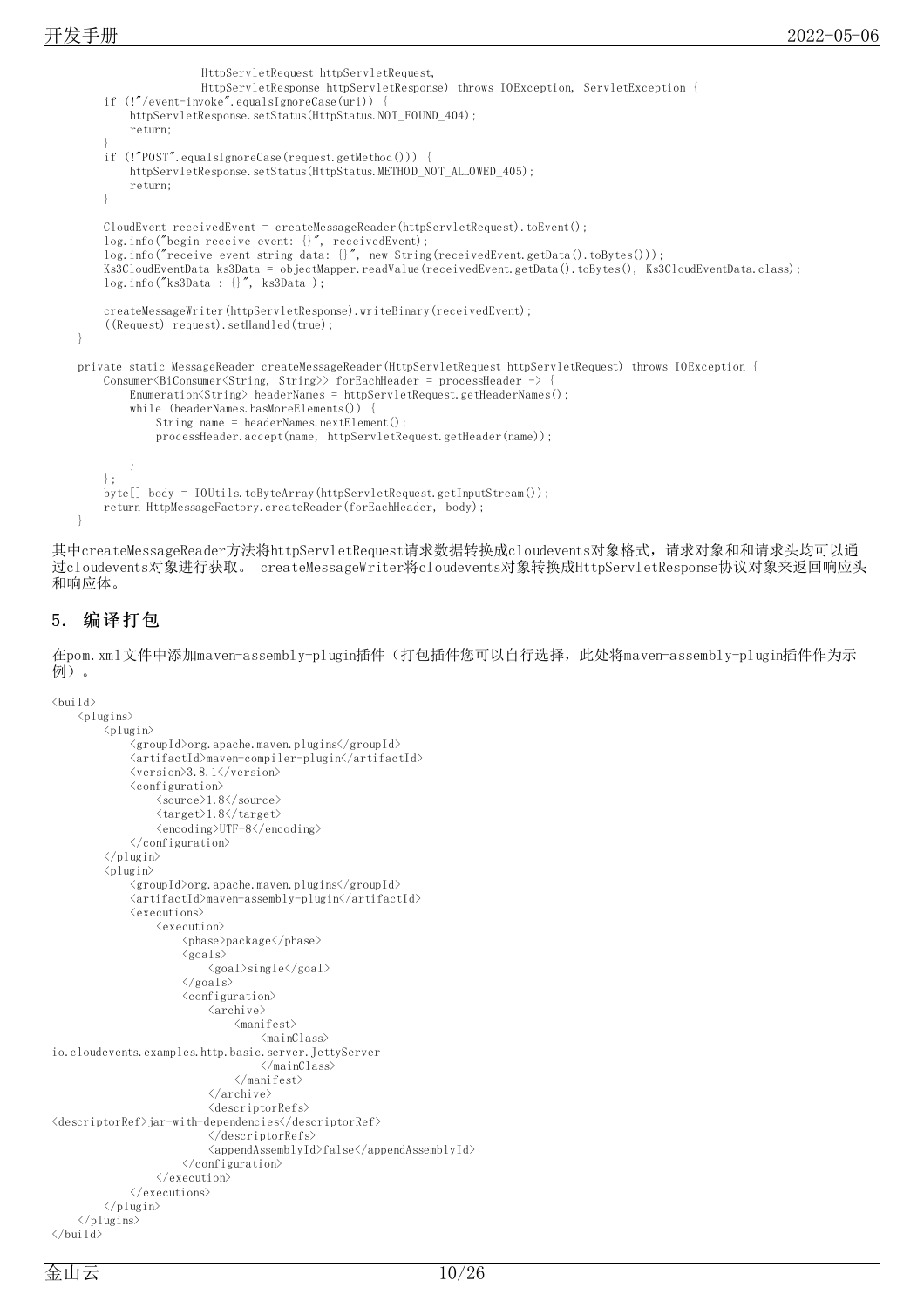您可以使用命令将代码和及其依赖打包成可执行的jar包。

maven package

编译后的jar包位于项目文件内的target目录内,并根据pom.xml内的artifactId、version字段命名为cloudevents-basichttp-example-2.3.0.jar

### <span id="page-10-0"></span>6. Jar包上传云函数

- 登陆云函数控制台  $\bullet$
- 在顶部菜单栏,选择地域和命名空间
- 在函数管理页面,选择新建函数
- 在环境配置页面,在代码上传的下拉列表下,选择上传代码包,或通过对象存储(ks3)上传方式上传打包好的Jar包。
- 监听端口和资源配置文件保持一致(默认8080)
- 点击最下方创建按钮

## <span id="page-10-1"></span>7. 示例支持Gradle打包编译方式

gradle使用build.gradle配置文件进行编译。build.gradle配置文件如下:

```
plugins {
    id 'java'
    id 'com.github.johnrengelman.shadow' version '7.1.2'
}
```
group 'org.example' version '1.0-SNAPSHOT'

```
sourceCompatibility = 1.8
```
tasks.withType(JavaCompile) { options.encoding =  $'UTF-8'$  }

repositories { mavenCentral() }

```
dependencies { implementation 'io.cloudevents:cloudevents-http-basic:2.3.0'
   implementation 'io.cloudevents:cloudevents-json-jackson:2.3.0'
    implementation 'org.eclipse.jetty:jetty-server:9.4.41.v20210516' implementation 'org.slf4j:slf4j-
```

```
api:2.0.0-alpha6' implementation 'org.slf4j:slf4j-simple:2.0.0-alpha6'
    implementation "org.projectlombok:lombok:1.18.22"
   annotationProcessor "org.projectlombok:lombok:1.18.22" }
```
description = 'cloudevents-basic-http-example'

shadowJar { manifest { attributes 'Main-Class': 'io.cloudevents.examples.http.basic.JettyServer' } }

test { useJUnitPlatform() }

其中com.github.johnrengelman.shadow插件将程序打包fat jar, 包含程序运行所有依赖的Jar包,可以直接使用Java -jar 【name】运行。其中attrib utes 下Main-Class属性需要和代码中Main函数名称保持一致。 在项目的根目录下执行gradle shadow命令打包,编译输出如下:

gradle shadow

编译输出示例

BUILD SUCCESSFUL in 1s 1 actionable task: 1 executed

编译后的jar包位于项目文件内的build/libs目录下。 加果显示编译失败,请根据输出的编译错误信息调整代码。

# <span id="page-10-2"></span>Spring Boot应用示例

# <span id="page-10-3"></span>1. 添加pom依赖

```
\langleproperties\rangle
```

```
\langlespring-boot.version\rangle2.3.2.RELEASE\langle/spring-boot.version\rangle<cloudevents.version>2.3.0</cloudevents.version>
\langle/properties>
```
<dependencyManagement> <dependencies>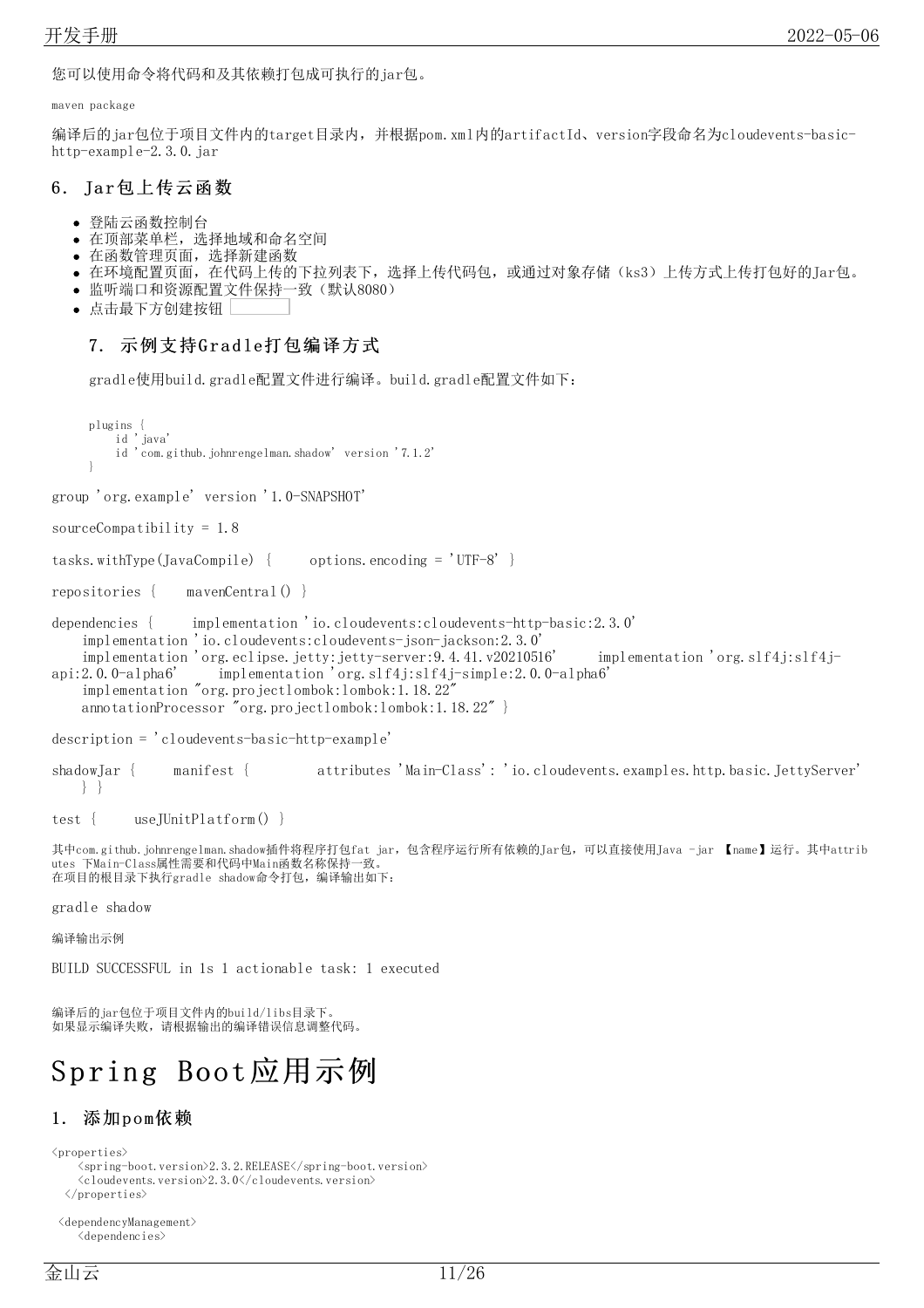```
<dependency>
       \langlegroupId\rangleorg.springframework.boot\langle/groupId\rangle<artifactId>spring-boot-dependencies</artifactId>
       <version>${spring-boot.version}</version>
       <type>pom</type>
       <scope>import</scope>
     </dependency>
  </dependencies>
\langle/dependencyManagement>
<dependencies>
  <dependency>
    <groupId>org.springframework.boot</groupId>
     <artifactId>spring-boot-starter-test</artifactId>
     <version>${spring-boot.version}</version>
     <scope>test</scope>
  \langle/dependency>
  \langledependency\rangle<groupId>org.springframework.boot</groupId>
     <artifactId>spring-boot-starter-jersey</artifactId>
     \langle version \rangle {spring-boot.version} \langle version \rangle\langle/dependency>
  \langledependency\rangle<groupId>io.cloudevents</groupId>
     <artifactId>cloudevents-core</artifactId>
     <version>${cloudevents.version}</version>
  \langle/dependency>
  \langle !-- To use the json format and the cloudevent data mapper -->
  \langledependency\rangle<groupId>io.cloudevents</groupId>
     \label{eq:2} $$\zeta\leftarrow\zeta\cdot\frac{-j\omega-\jmath\zeta\cdot\sqrt{\arti\,factId}}$$\langle version \rangle {cloudevents.version}\langle/version \rangle</dependency>
  \langledependency\rangle<groupId>io.cloudevents</groupId>
     <artifactId>cloudevents-http-restful-ws</artifactId>
     <version>${cloudevents.version}</version>
  \langle/dependency>
  \langle !-- lombok log annotations -->
  <dependency>
     <groupId>org.projectlombok</groupId>
     <artifactId>lombok</artifactId>
     <version>1.18.22</version>
  </dependency>
</dependencies>
```
# <span id="page-11-0"></span>2. 添加启动类

```
package com.example.demo;
```

```
import org.springframework.boot.SpringApplication;
import org.springframework.boot.autoconfigure.SpringBootApplication;
@SpringBootApplication
public class DemoApplication {
```

```
public static void main(String[] args) {
       SpringApplication.run(DemoApplication.class, args);
    }
}
```
## <span id="page-11-1"></span>3. 修改监听端口资源配置

在resource目录下的application.propertiesl文件中配置监听端口号等信息。

server.port=8080

## <span id="page-11-2"></span>4 . 提供接口服务

```
创建一个MainResource类,提供一个简单的接口服务,用于接收cloudevents事件
```
package com.example.demo.controller;

import com.example.demo.model.Ks3CloudEventData;

import com.fasterxml.jackson.databind.ObjectMapper;

import io.cloudevents.CloudEvent;

import io.cloudevents.core.builder.CloudEventBuilder;

import io.cloudevents.core.data.PojoCloudEventData; import io.cloudevents.jackson.PojoCloudEventDataMapper;

import lombok.extern.slf4j.Slf4j;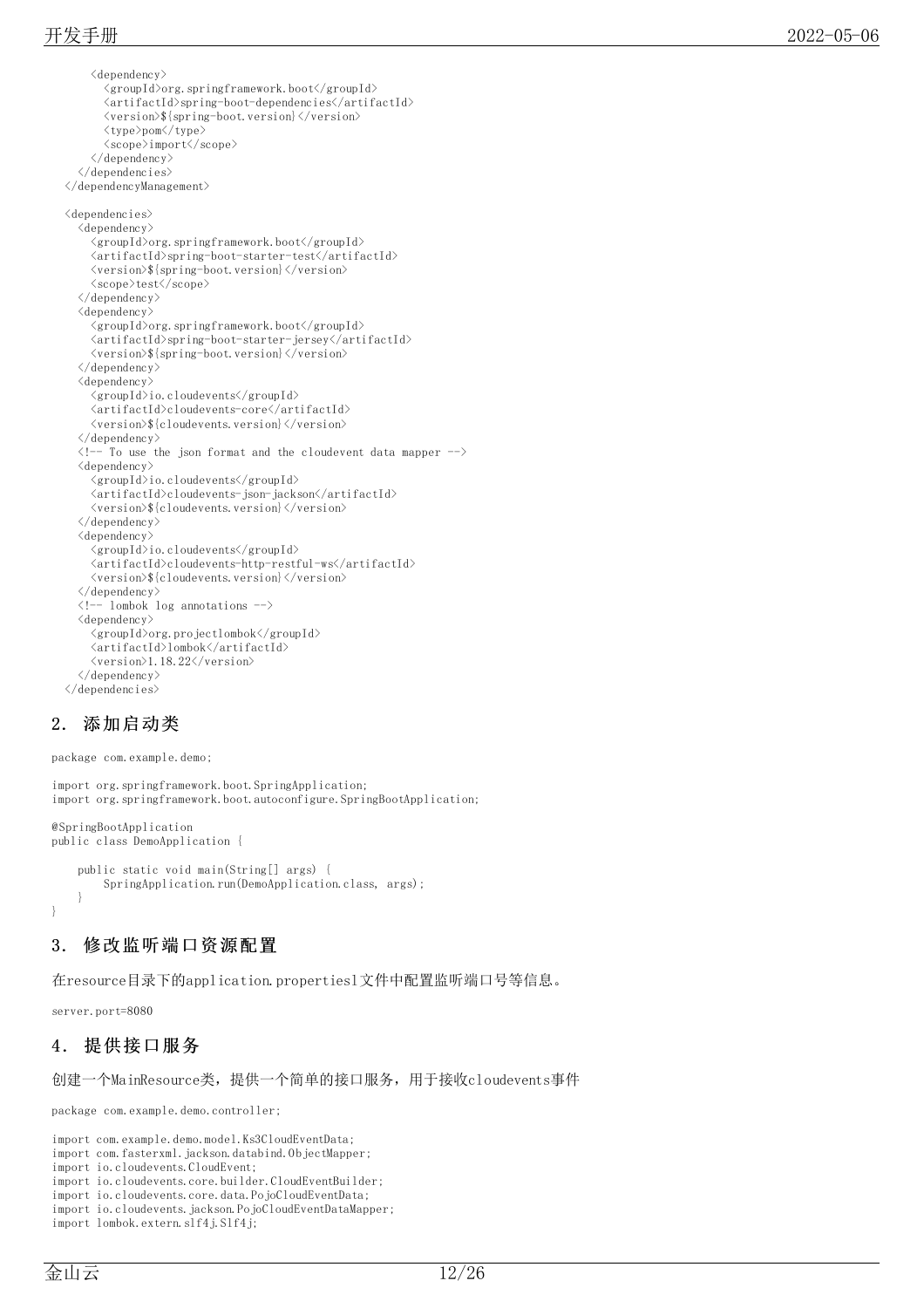import org.springframework.beans.factory.annotation.Autowired;

```
import javax.ws.rs.GET;
import javax.ws.rs.POST;
import javax.ws.rs.Path;
import javax.ws.rs.core.MediaType;
import javax.ws.rs.core.Response;
import java.io.IOException;
import static io.cloudevents.core.CloudEventUtils.mapData;
@Path('')@Slf4j
public class MainResource {
    @Autowired
    ObjectMapper objectMapper;
    @POST
    @Path("event-invoke")
    public Response fcEventInvoke(CloudEvent inputEvent) throws Exception {
        log.info("receive event message!");
        log.info("event type: {}", inputEvent.getType());
        String ak = (String) inputEvent.getExtension("ak");
        String sk = (String) inputEvent.getExtension("sk");
        //获取extension属性
        \log. info("token: " + ak + sk):
        //将data字符数据序列化对象
        PojoCloudEventData<Ks3CloudEventData> cloudEventData = mapData(inputEvent, PojoCloudEventDataMapper.from(objectMapper, Ks
3CloudEventData.class));
        if (cloudEventData == null) {
            return Response, status(Response, Status, BAD_REQUEST)
                     .type(MediaType.APPLICATION_JSON)
                     .entity("Event should contain ks3CloudEventData")
                     .build();
        }
       log.info("cloudeventdata: {}", new String(cloudEventData.toBytes()));
       Ks3CloudEventData ks3Data = cloudEventData.getValue();
       log.info("ks3data: {}", ks3Data );
       CloudEvent outputEvent = CloudEventBuilder.from(inputEvent)
            .withData("event invoke".getBytes())
            .withExtension("path", "/event-invoke")
           .build():
        log.info("cloudevent output: {}", outputEvent);
        return Response.ok(outputEvent).build();
    }
    @GET
    @Path("health")
    public Response Health() throws Exception {
        log.info("Health Up");
        return Response.ok("Up").build();
    }
}
```
其中health路径用于用户程序的健康检查, event-invoke用于事件函数请求响应逻辑, 您可以自定义其他的path。

#### <span id="page-12-0"></span>5. 添加JerseyConfiguration类

用于将cloudevents消息进行serializes/deserializes化。

```
package com.example.demo.controller;
```

```
import io.cloudevents.http.restful.ws.CloudEventsProvider;
import org.glassfish.jersey.server.ResourceConfig;
import org.springframework.context.annotation.Configuration;
@Configuration
public class JerseyConfiguration extends ResourceConfig {
    public JerseyConfiguration() {
        // Configure Jersey to load the CloudEventsProvider (which serializes/deserializes CloudEvents)
        // and our resource
        registerClasses(CloudEventsProvider.class, MainResource.class);
    }
}
```
#### <span id="page-12-1"></span>6. Spring Boot 编译打包

在pom.xml文件中添加spring-boot-maven-plugin 插件(打包插件您可以自行选择,此处将spring-boot-maven-plugin插件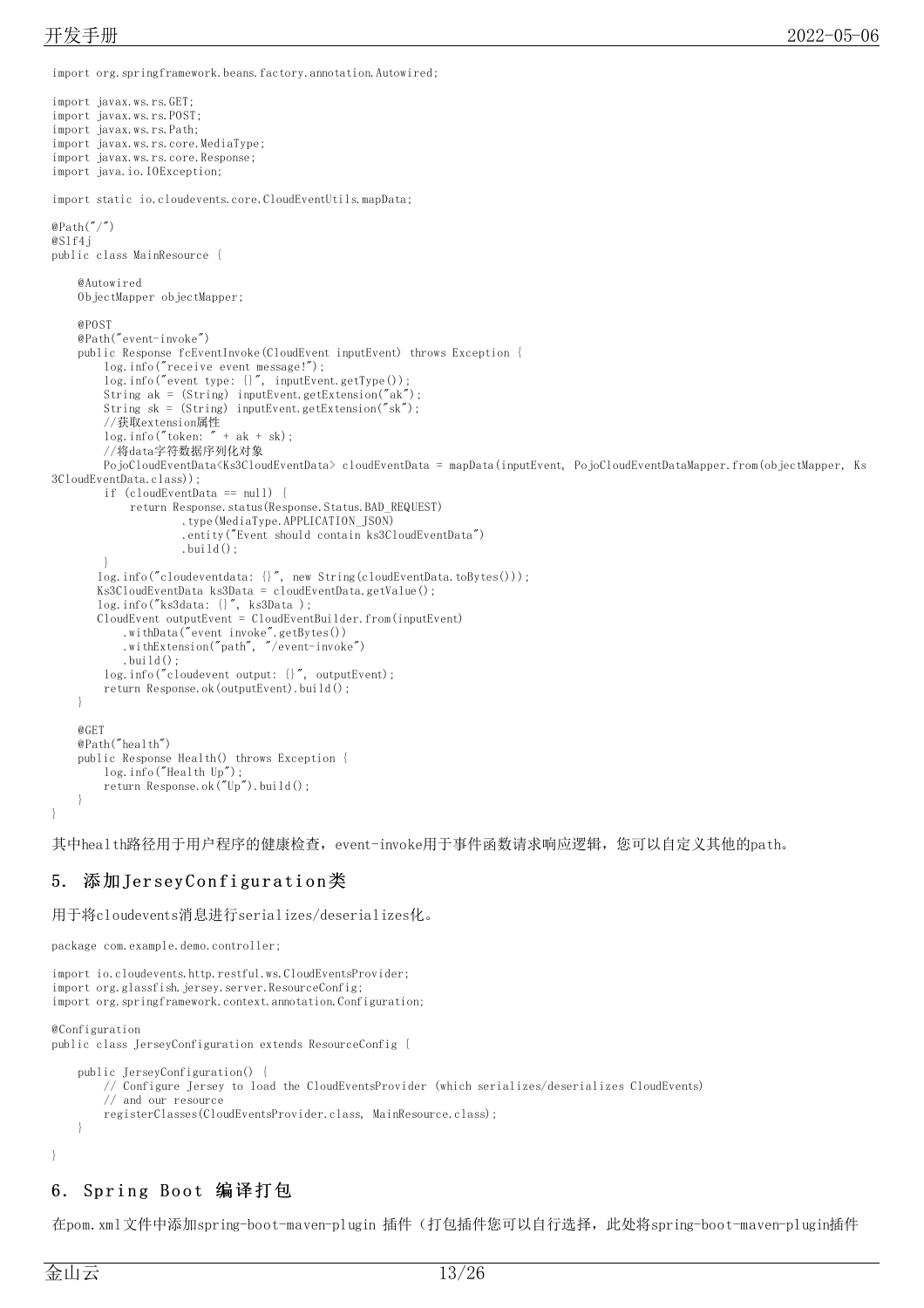```
作为示例)。
 \langle \text{bui} \, 1 \, \text{d} \rangle\langleplugins\rangle\langleplugin\rangle<groupId>org.springframework.boot</groupId>
                       <artifactId>spring-boot-maven-plugin</artifactId>
                       <version>${spring-boot.version}</version>
                       <configuration>
                             <mainClass>com.example.demo.DemoApplication</mainClass>
                       \langle/configuration>
                       \langleexecutions\rangle\langleexecution\rangle\langlegoals\rangle<goal>repackage</goal>
                                  \langle/goals>
                             \langle/execution\rangle\langle/executions\rangle\langle/plugin\rangle\langle/plugins>
     \langle/build>
```
通过 spring-boot-maven-plugin 构建一个包含所有依赖的 jar 包(FatJar),执行命令:

mvn package

编译后的jar包位于项目文件内的target目录内,可以通过java -jar 【name】运行

### <span id="page-13-0"></span>7. G r a d le编译打包

build.gradle配置文件如下:

```
plugins {
 id 'org.springframework.boot' version '2.3.2.RELEASE'
 id 'io.spring.dependency-management' version '1.0.11.RELEASE'
 id 'java'
}
group = 'com.example'
version = '1.0-SNAPSHOT'sourceCompatibility = '1.8'
repositories {
mavenCentral()
}
dependencies {
 implementation 'org.springframework.boot:spring-boot-starter-jersey'
 compileOnly 'org.projectlombok:lombok'
 annotationProcessor 'org.projectlombok:lombok'
 testImplementation 'org.springframework.boot:spring-boot-starter-test'
 implementation 'io.cloudevents:cloudevents-core:2.3.0'
 implementation 'io.cloudevents:cloudevents-json-jackson:2.3.0'
 implementation 'io.cloudevents:cloudevents-http-restful-ws:2.3.0'
}
tasks.named('test') {
useJUnitPlatform()
}
```
在项目的根目录下执行下面命令打包,可将spring boot项目打包成一个包含所有依赖的应用程序

gradle bootJar

编译后的jar包位于项目文件内的build/libs目录下。 如果显示编译失败,请根据输出的编译错误信息调整代码。

# <span id="page-13-1"></span>Qu arku s应用示例

#### <span id="page-13-2"></span>1. 添加pom依赖

 $\langle$ properties $\rangle$ 

- <quarkus.platform.artifact-id>quarkus-universe-bom</quarkus.platform.artifact-id>
- <quarkus.platform.group-id>io.quarkus</quarkus.platform.group-id>

```
<quarkus.platform.version>1.10.3.Final</quarkus.platform.version>
```
<project.version>2.3.0</project.version>

<sup>&</sup>lt;quarkus-plugin.version>1.10.3.Final</quarkus-plugin.version>

 $<$ maven.compiler.source $>$ 1.8 $<$ /maven.compiler.source $>$ 

 $\langle$ maven.compiler.target $\rangle$ 1.8 $\langle$ /maven.compiler.target $\rangle$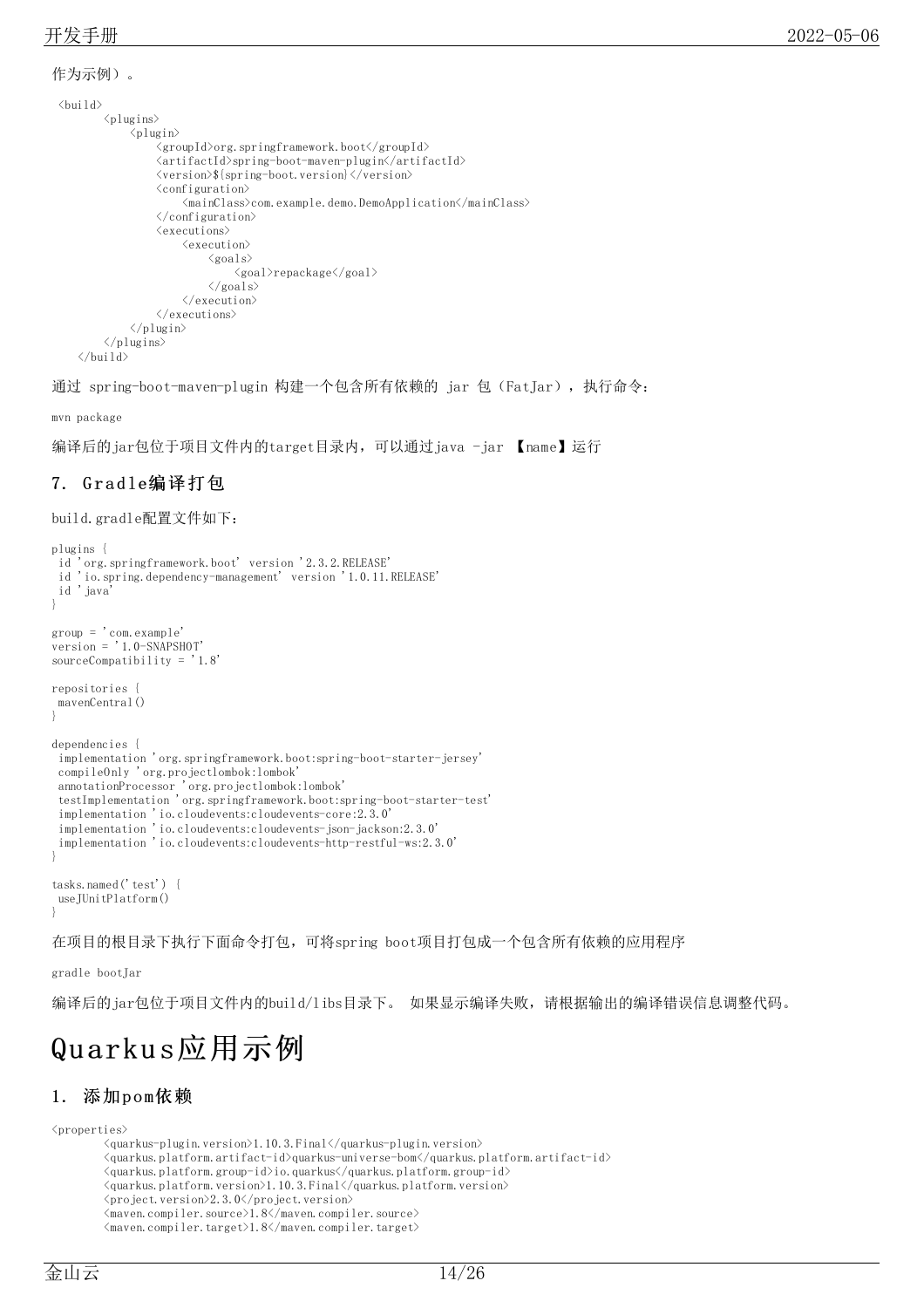<project.build.sourceEncoding>UTF-8</project.build.sourceEncoding>  $\langle$ maven-surefire-plugin.version>2.22.1 $\langle$ /maven-surefire-plugin.version>  $\langle$ /properties> <dependencyManagement> <dependencies>  $\langle$ dependency $\rangle$ <groupId>\${quarkus.platform.group-id}</groupId>  $\langle \text{artifactId} \rangle \$ <version>\${quarkus.platform.version}</version> <type>pom</type> <scope>import</scope>  $\langle$ /dependency>  $\langle$ /dependencies> </dependencyManagement> <dependencies> <dependency>  $\langle groupId\rangle$ io.quarkus $\langle/groupId\rangle$  $\label{eq:2} $$\zeta\left( \frac{Id}{quarkus-resteasy-jackson\zeta}\right) $$$ </dependency> <dependency> <groupId>io.quarkus</groupId> <artifactId>quarkus-rest-client</artifactId>  $\langle$ /dependency> <dependency> <groupId>io.cloudevents</groupId> <artifactId>cloudevents-api</artifactId>  $\langle version \rangle$  {project.version}  $\langle/version \rangle$  $\langle$ /dependency> <dependency> <groupId>io.cloudevents</groupId> <artifactId>cloudevents-http-restful-ws</artifactId>  $\langle version \rangle$  {project.version}  $\langle/version \rangle$  $\langle$ /dependency> <dependency> <groupId>io.cloudevents</groupId> <artifactId>cloudevents-json-jackson</artifactId> <version>\${project.version}</version>  $\langle$ /dependency> <dependency> <groupId>io.quarkus</groupId>  $\langle$ artifactId $\rangle$ quarkus-junit5 $\langle$ /artifactId $\rangle$ <scope>test</scope>  $\langle$ /dependency> <dependency> <groupId>io.rest-assured</groupId> <artifactId>rest-assured</artifactId> <scope>test</scope> </dependency> <!-- lombok log annotations --> <dependency> <groupId>org.projectlombok</groupId>  $\langle$ artifactId>lombok $\langle$ /artifactId>  $\langle version \rangle$ 1.18.22 $\langle/version \rangle$ <scope>compile</scope>  $\langle$ /dependency> </dependencies>

#### <span id="page-14-0"></span>2. 资源配置

在resource目录下新建application.properties文件,用于http server端口、打包方式、log日志配置

# Configuration file # server port quarkus.http.port=8080 #Uber-Jar Creation quarkus.package.type=uber-jar # log config quarkus.log.console.format=%d{HH:mm:ss,SSS} %-5p [%c{2.}] (%t) %s%e%n quarkus.log.console.level=INFO quarkus.log.console.color=false

#### <span id="page-14-1"></span>3. 提供接口服务

创建一个EventResource 类,提供一个简单的接口服务,用于接收cloudevents事件。

package io.cloudevents.examples.quarkus.resources;

import com.fasterxml.jackson.databind.ObjectMapper;

```
import io.cloudevents.CloudEvent;
```
import io.cloudevents.examples.quarkus.model.Ks3CloudEventData;

import io.cloudevents.jackson.PojoCloudEventDataMapper;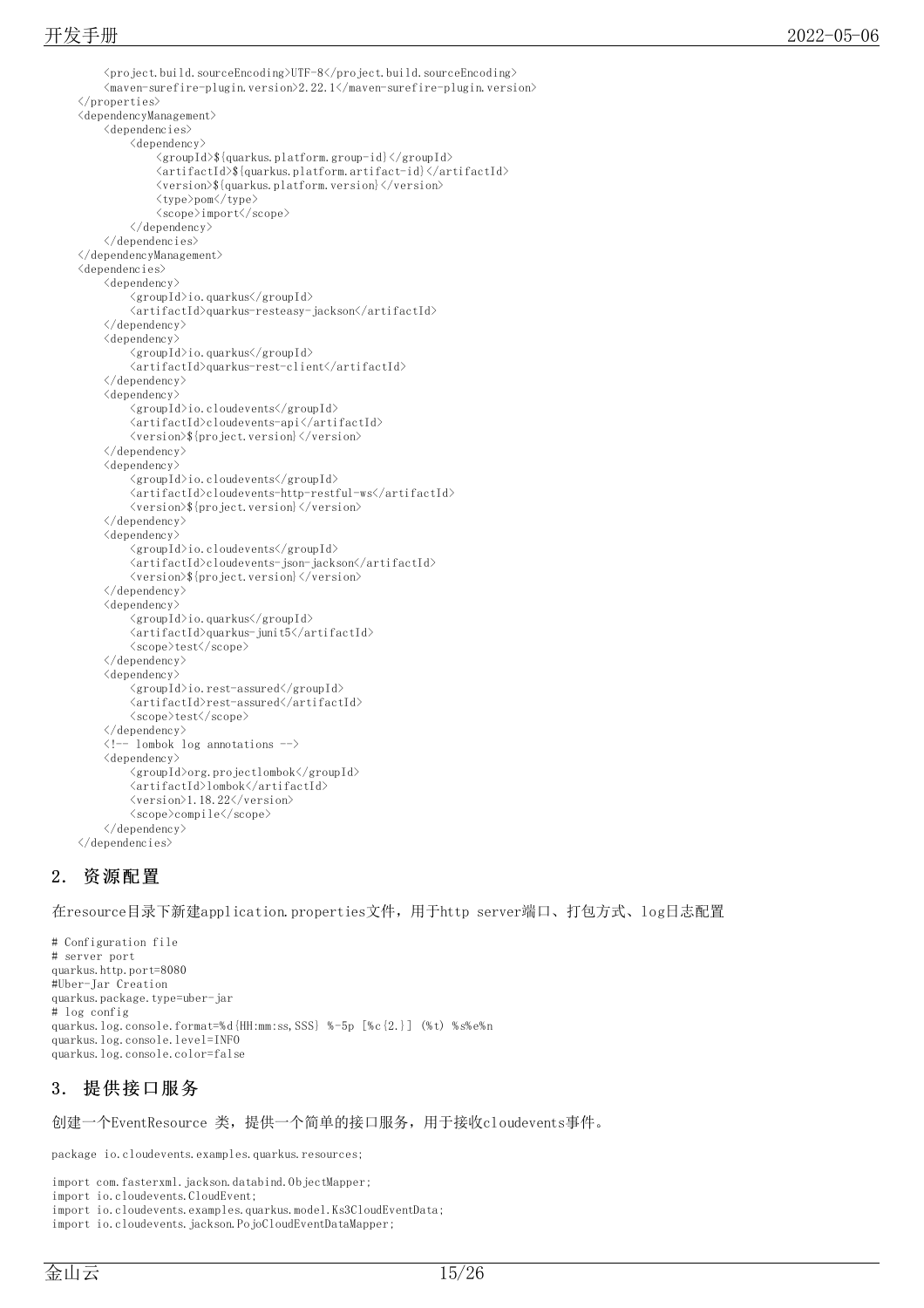```
import lombok.extern.slf4j.Slf4j;
import javax.inject.Inject;
import javax.ws.rs.*;
import javax.ws.rs.core.Context;
import javax.ws.rs.core.MediaType;
import javax.ws.rs.core.Response;
import javax.ws.rs.core.UriInfo;
@Path(''/")@Slf4j
public class EventResource {
    @Inject
    ObjectMapper mapper;
    @Context
    UriInfo uriInfo;
    @POST
    @Path("event-invoke")
    public Response create(CloudEvent event) {
        if (event == null || event.getData() == null {
            throw new BadRequestException("Invalid data received. Null or empty event");
        }
        log.info("ak: {}", event.getExtension("ak"));
        Ks3CloudEventData eventData = PojoCloudEventDataMapper
                 .from(mapper, Ks3CloudEventData.class)
                 .map(event.getData())
                 .getValue();
        log.info("Received eventData: {}", eventData);
        return Response
                 .ok(uriInfo.getAbsolutePathBuilder().build(event.getId()))
                 .build();
    }
}
```

```
创建一个HealthResource类,用户程序的健康检查。
```
package io.cloudevents.examples.quarkus.resources;

```
import javax.ws.rs.GET;
import javax.ws.rs.Path;
import javax.ws.rs.Produces;
import javax.ws.rs.core.MediaType;
import java.util.concurrent.CompletableFuture;
import java.util.concurrent.CompletionStage;
@Path("/health")
public class HealthResource {
    @GET
    @Produces(MediaType.APPLICATION_JSON)
    public CompletionStage<String> hello() {
        //使用异步响应
        return CompletableFuture.supplyAsync(() -> "Hands up!");
    }
}
```
您可以自定义其他的path处理业务逻辑。

#### <span id="page-15-0"></span>4. Quarkus项目编译打包

在pom.xml文件中添加quarkus-maven-plugin插件。

```
\langle \text{bui} \, 1 \, \text{d} \rangle\langleplugins\rangle\langleplugin\rangle<groupId>io.quarkus</groupId>
                   <artifactId>quarkus-maven-plugin</artifactId>
                   \langle version \rangle1.10.3.Final\langle /version \rangle<executions>
                         \langleexecution\rangle\langlegoals\rangle<goal>generate-code</goal>
                                      <goal>generate-code-tests</goal>
                                      <goal>build</goal>
                               \langle/goals>
                         \langle/execution\rangle\langle/executions>
            \langle/plugin\rangle\langle/plugins>
```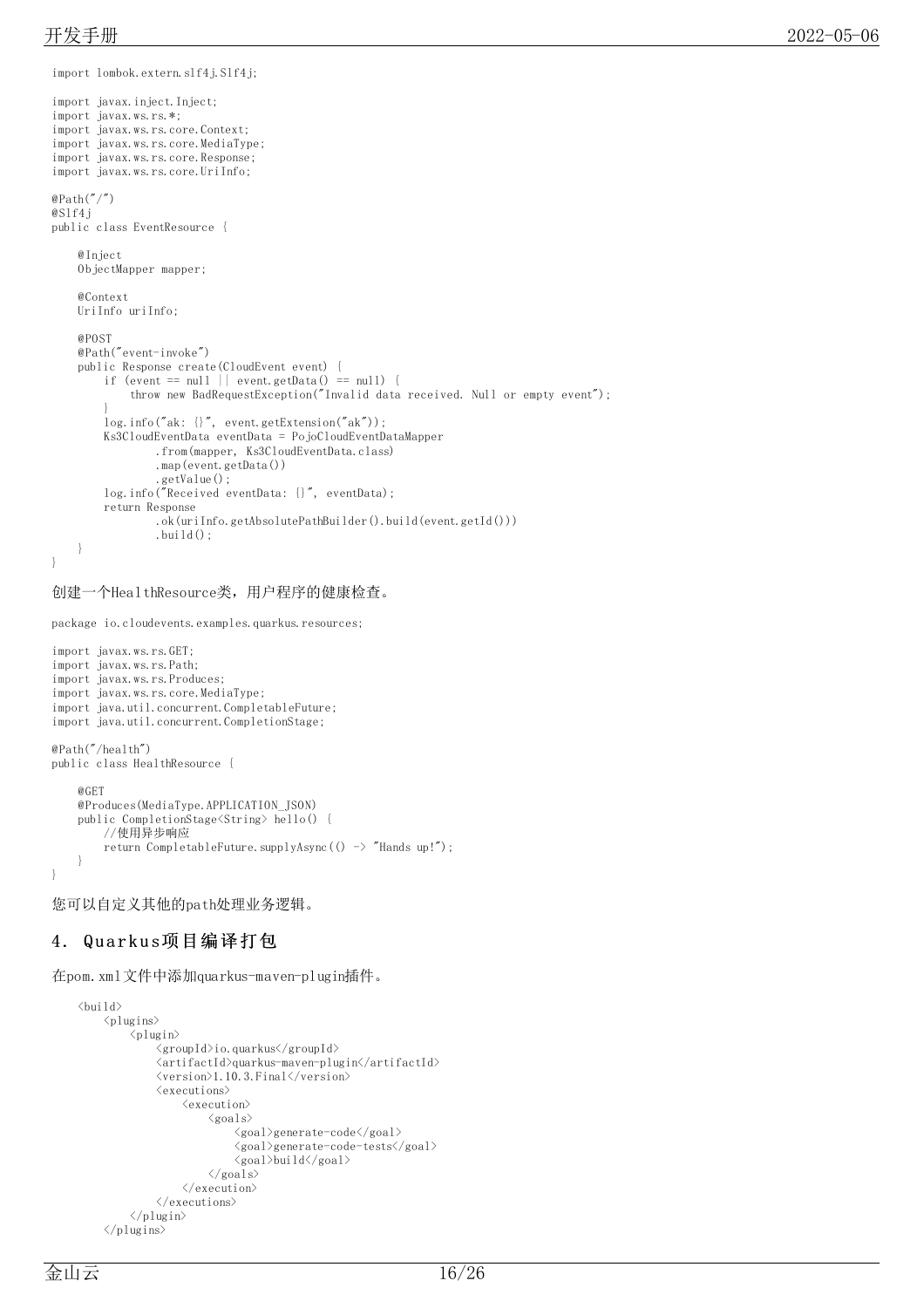$\langle$ /build>

您可以使用命令将代码和及其依赖打包成可执行的jar包。

mvn clean package

编译后的jar包位于项目文件内的target目录内(文件名带runner字段), 可以通过java -jar 【name】运行。

cloudevents-restful-ws-quarkus-example-2.3.0-runner.jar

## <span id="page-16-0"></span>5. Gradle编译打包

build.gradle配置文件如下: build.gradle:

```
plugins {
    id 'java'
    id 'io.quarkus' version '1.10.3.Final'
}
repositories {
   mavenLocal()
   mavenCentral()
}
dependencies {
   implementation enforcedPlatform("io.quarkus:quarkus-universe-bom:1.10.3.Final")
    implementation 'io.quarkus:quarkus-resteasy-jackson:1.10.3.Final'
    implementation 'io.quarkus:quarkus-rest-client:1.10.3.Final'
    implementation 'io.cloudevents:cloudevents-api:2.3.0'
    implementation 'io.cloudevents:cloudevents-http-restful-ws:2.3.0'
    implementation 'io.cloudevents:cloudevents-json-jackson:2.3.0'
    implementation 'org.projectlombok:lombok:1.18.22'
   testImplementation 'io.quarkus:quarkus-junit5:1.10.3.Final'
   testImplementation 'io.rest-assured:rest-assured:4.3.2'
   implementation "org.projectlombok:lombok:1.18.22"
   annotationProcessor "org.projectlombok:lombok:1.18.22"
}
group = 'io.cloudevents'
version = '2.3.0'description = 'cloudevents-restful-ws-quarkus-example'
java {
   sourceCompatibility = JavaVersion.VERSION_1_8
   targetCompatibility = JavaVersion.VERSION_1_8
}
compileJava {
   options.encoding = 'UTF-8'
   options.compilerArgs << '-parameters'
}
compileTestJava {
   options.encoding = 'UTF-8'
}
在项目的根目录执行下面命令,可在本地执行应用程序
gradle quarkusDev
在项目的根目录下执行下面命令打可将项目打包成一个包含所有依赖的应用程序
gradle build
编译后的jar包位于项目文件内的build目录下(文件名带runner字段)
build/cloudevents-restful-ws-quarkus-example-2.3.0-runner.jar
如果显示编译失败,请根据输出的编译错误信息调整代码。
```
# <span id="page-16-1"></span>Spring Function应用示例

#### <span id="page-16-2"></span>1. pom依赖

 $\langle$ properties $\rangle$ 

 $\langle$ spring-boot.version $\rangle$ 2.4.3 $\langle$ /spring-boot.version $\rangle$ <project.version>2.3.0</project.version>  $\langle$ /properties>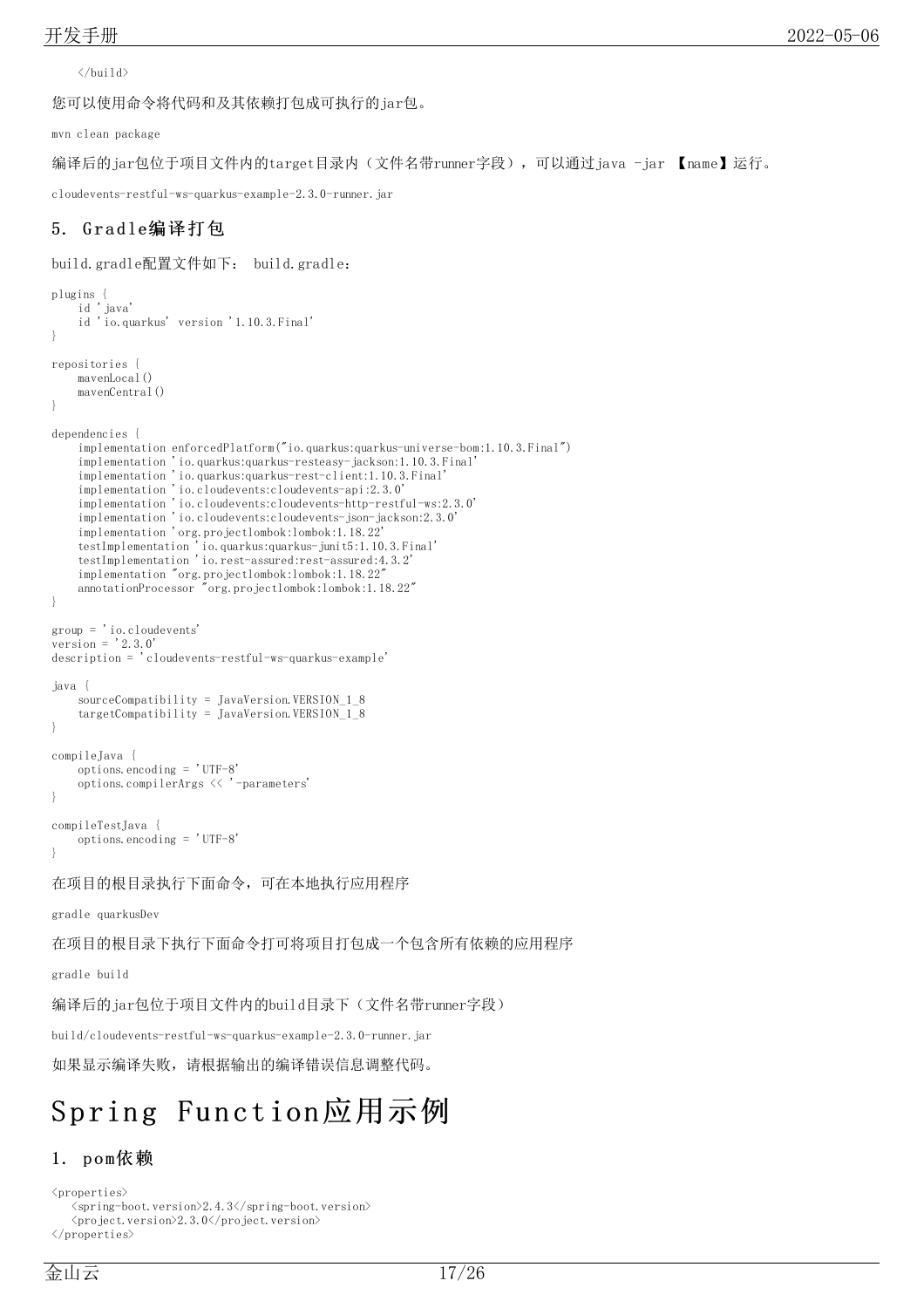<dependencyManagement> <dependencies> < d e p e n d e n c y > <groupId>org.springframework.boot</groupId> <artifactId>spring-boot-dependencies</artifactId> <\version>\\${spring-boot.version}</version> <type>pom</type> < s c o p e > i m p o r t < / s c o p e > < / d e p e n d e n c y > < / d e p e n d e n c i e s > < / d e p e n d e n c y M a n a g e m e n t > <dependencies> < d e p e n d e n c y > <groupId>org.springframework.cloud</groupId> <artifactId>spring-cloud-function-web</artifactId> < v e r s i o n > 3.1.1 < / v e r s i o n > < / d e p e n d e n c y > <dependency>  $\langle \text{groupId}\rangle$ org.springframework.boot $\langle \text{groupId}\rangle$ <artifactId>spring-boot-starter-webflux</artifactId>  $\langle$ /dependency> <dependency> <groupId>io.cloudevents</groupId> <artifactId>cloudevents-spring</artifactId> <wersion>\${project.version}</version>  $\langle$ /dependency> <dependency> <groupId>io.cloudevents</groupId> <artifactId>cloudevents-http-basic</artifactId> <wersion>\${project.version}</version>  $\langle$ /dependency> <dependency> <groupId>io.cloudevents</groupId> <artifactId>cloudevents-json-jackson</artifactId> <wersion>\${project.version}</version>  $\langle$ /dependency> <dependency>  $\langle \text{groupId}\rangle$ org.springframework.boot $\langle \text{groupId}\rangle$ <artifactId>spring-boot-starter-test</artifactId> <scope>test</scope>  $\langle$ /dependency> <dependency> <groupId>org.projectlombok</groupId> <artifactId>lombok</artifactId> <version>1.18.22</version> < / d e p e n d e n c y > < / d e p e n d e n c i e s >

## <span id="page-17-0"></span>2. 添加启动类,注册序列化、反序列化配置类

```
package io.cloudevents.examples.spring;
import io.cloudevents.CloudEvent; import io.cloudevents.core.builder.CloudEventBuilder;
import io.cloudevents.spring.messaging.CloudEventMessageConverter;
import io.cloudevents.spring.webflux.CloudEventHttpMessageReader; import io.cloudevents.spring.webflux.CloudEventHttpMessageWriter; import org.springframework.boot.SpringApplication; import org.springframework.boot.autoconfigure.SpringBootApplication;
import org.springframework.boot.web.codec.CodecCustomizer; import org.springframework.context.annotation.Bean;
import org.springframework.context.annotation.Configuration; import org.springframework.http.codec.CodecConfigurer; import java.net.URI; import java.util.UUID; import java.util.function.Function;
```

```
@SpringBootApplication public class DemoApplication {
```

```
public static void main(String[] args) throws Exception { SpringApplication.run(DemoApplication.class, args);
```
- }<br>/\*\*<br>\* Configure a MessageConverter for Spring Cloud Function to pick up and use to
- \* convert to and from CloudEvent and Message.

\*/ @Configuration

public static class CloudEventMessageConverterConfiguration {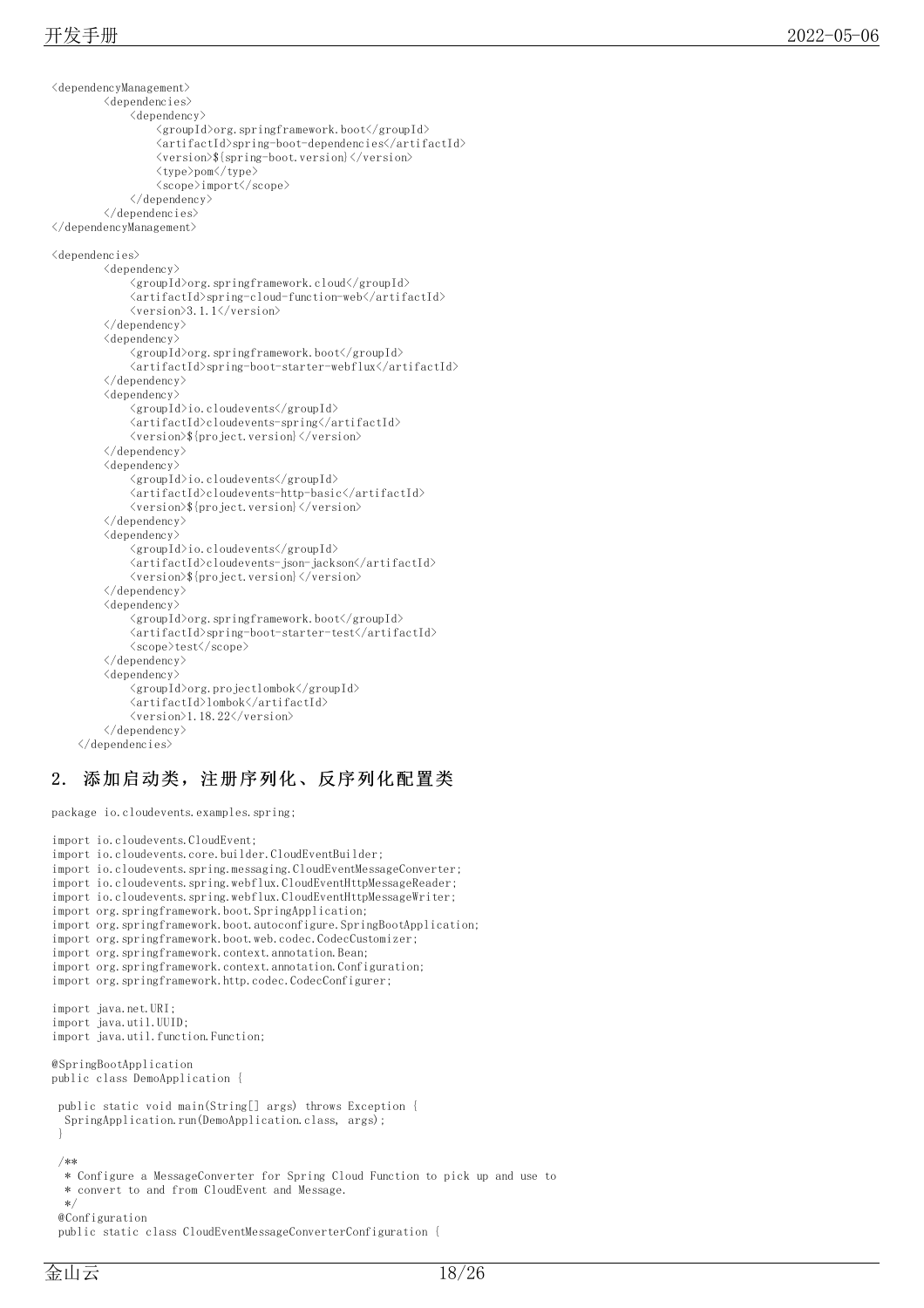@Bean public CloudEventMessageConverter cloudEventMessageConverter() { return new CloudEventMessageConverter(); } } /\*\* \* Configure an HTTP reader and writer so that we can process CloudEvents over \* HTTP via Spring Webflux. \*/ @Configuration public static class CloudEventHandlerConfiguration implements CodecCustomizer { @Override public void customize(CodecConfigurer configurer) { configurer.customCodecs().register(new CloudEventHttpMessageReader()); configurer.customCodecs().register(new CloudEventHttpMessageWriter()); }

#### <span id="page-18-0"></span>3. 监听端口资源配置

在resource目录下的application.properties文件中配置监听端口号等信息。

server.port=8080

} }

### <span id="page-18-1"></span>4 . 提供接口服务

创建一个MainResource类,提供一个简单的接口服务

package io.cloudevents.examples.spring;

```
import io.cloudevents.CloudEvent;
import io.cloudevents.core.builder.CloudEventBuilder;
import lombok.extern.slf4j.Slf4j;
import org.springframework.context.annotation.Bean;
import org.springframework.context.annotation.Configuration;
import java.net.URI;
import java.util.UUID;
import java.util.function.Function;
import java.util.function.Supplier;
@Slf4j
@Configuration
public class MainResource {
    @Bean
    public Function<CloudEvent, CloudEvent> events() {
        log.info("receive event");
        return event -> CloudEventBuilder.from(event)
                 .withId(UUID.randomUUID().toString())
                 .withSource(URI.create("https://spring.io/foos"))
                 .withType("io.spring.event.Foo")
                 .withData(event.getData().toBytes())
                 .build();
    }
    @Bean
    public Supplier<String> health() {
        log.info("receive health check");
        return () \rightarrow "Hands up":
    }
```
其中events处理事件函数请求逻辑; health用于程序本身健康检测。您可以自定义其他function进行业务处理。

#### <span id="page-18-2"></span>5. Ma v en编译打包

在pom.xml文件中添加spring-boot-maven-plugin 插件(打包插件您可以自行选择,此处将spring-boot-maven-plugin插件 作为示例)

 $\langle \text{bui} \, 1 \, \text{d} \rangle$  $\langle$ plugins $\rangle$  $\langle$ plugin $\rangle$ <groupId>org.springframework.boot</groupId>

}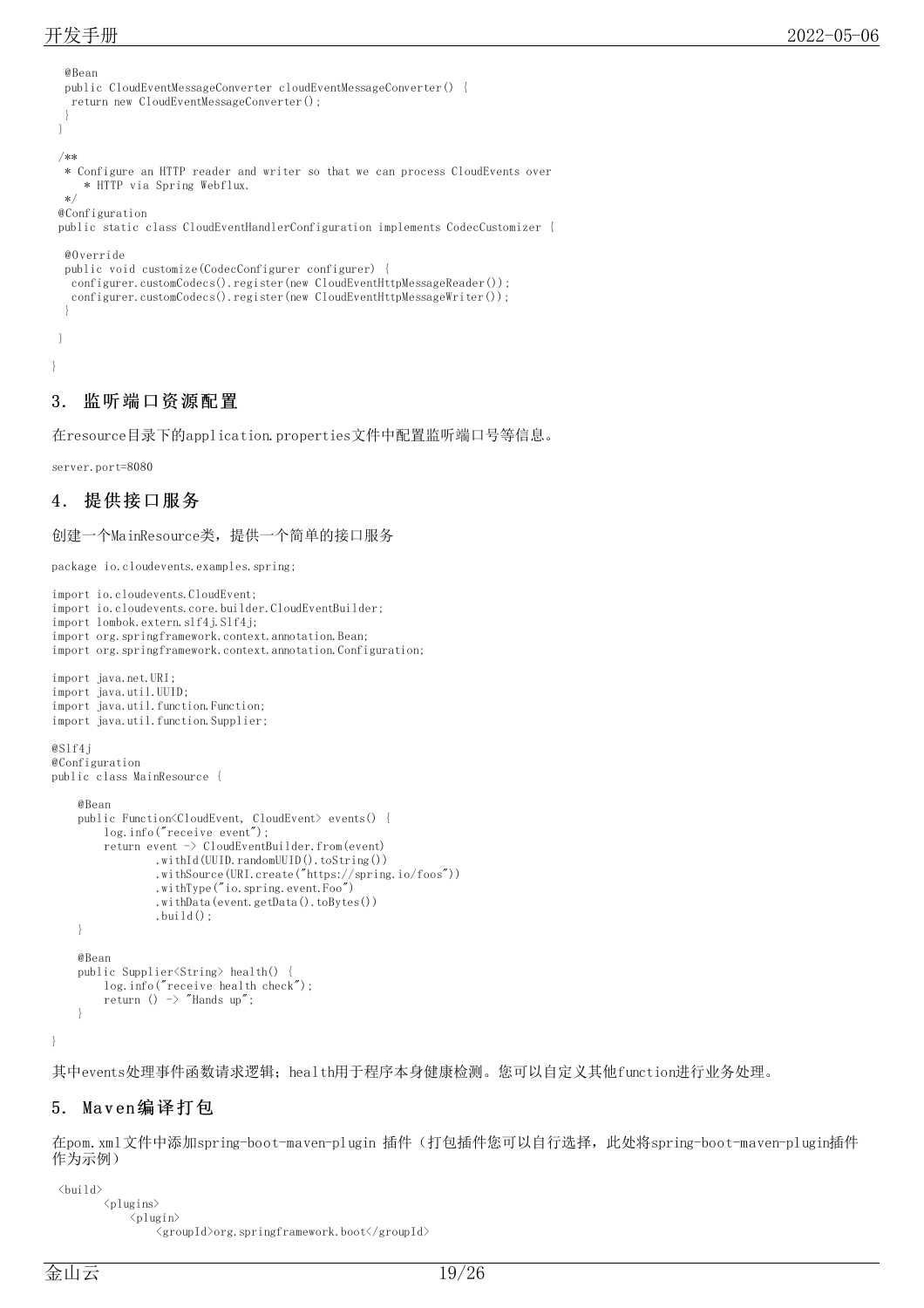```
<artifactId>spring-boot-maven-plugin</artifactId>
                <version>${spring-boot.version}</version>
                \langleconfiguration\rangle<mainClass>io.cloudevents.examples.spring.DemoApplication</mainClass>
                </configuration>
                \langleexecutions\rangle\langleexecution\rangle\langle \text{goals} \rangle<goal>repackage</goal>
                           \langle/goals>
                      \langle/execution>
                \langle/executions>
           \langle/plugin\rangle\langle/plugins>
\langle/build>
```
通过 spring-boot-maven-plugin 构建一个包含所有依赖的 jar 包 (FatJar),执行命令打包

maven package

编译后的jar包位于项目文件内的target目录内,可以通过java -jar 【name】运行。

#### <span id="page-19-0"></span>6 . G r a d le编译打包

build.gradle配置文件如下:

```
plugins {
    id 'org.springframework.boot' version '2.4.3'
    id 'io.spring.dependency-management' version '1.0.11.RELEASE'
    id 'java'
}
group = 'com.example'
version = '1.0-SNAPSHOT'
sourceCompatibility = '1.8'
repositories {
mavenCentral()
}
dependencies {
    implementation 'org.springframework.cloud:spring-cloud-function-web:3.1.1'
    implementation 'org.springframework.boot:spring-boot-starter-webflux:2.4.3'
    implementation 'io.cloudevents:cloudevents-spring:2.3.0'
    implementation 'io.cloudevents:cloudevents-http-basic:2.3.0'
    implementation 'io.cloudevents:cloudevents-json-jackson:2.3.0'
    compileOnly 'org.projectlombok:lombok'
    annotationProcessor 'org.projectlombok:lombok'
    testImplementation 'org.springframework.boot:spring-boot-starter-test:2.4.3'
}
```
description = 'cloudevents-spring-function-example'

在项目的根目录下执行下面命令打包

gradle bootJar

编译后的jar包位于项目文件内的build/libs目录下。 如果显示编译失败,请根据输出的编译错误信息调整代码。

# <span id="page-19-1"></span>Spring Reactive应用示例

#### <span id="page-19-2"></span>1. pom依赖

```
\langleproperties\rangle\langlespring-boot.version\rangle2.4.3\langle/spring-boot.version\rangle<project.version>2.3.0</project.version>
\langle/properties>
    <dependencyManagement>
         <dependencies>
              <dependency>
                   <groupId>org.springframework.boot</groupId>
                   <artifactId>spring-boot-dependencies</artifactId>
                  <version>${spring-boot.version}</version>
                  <type>pom</type>
                  <scope>import</scope>
              </dependency>
         </dependencies>
    </dependencyManagement>
```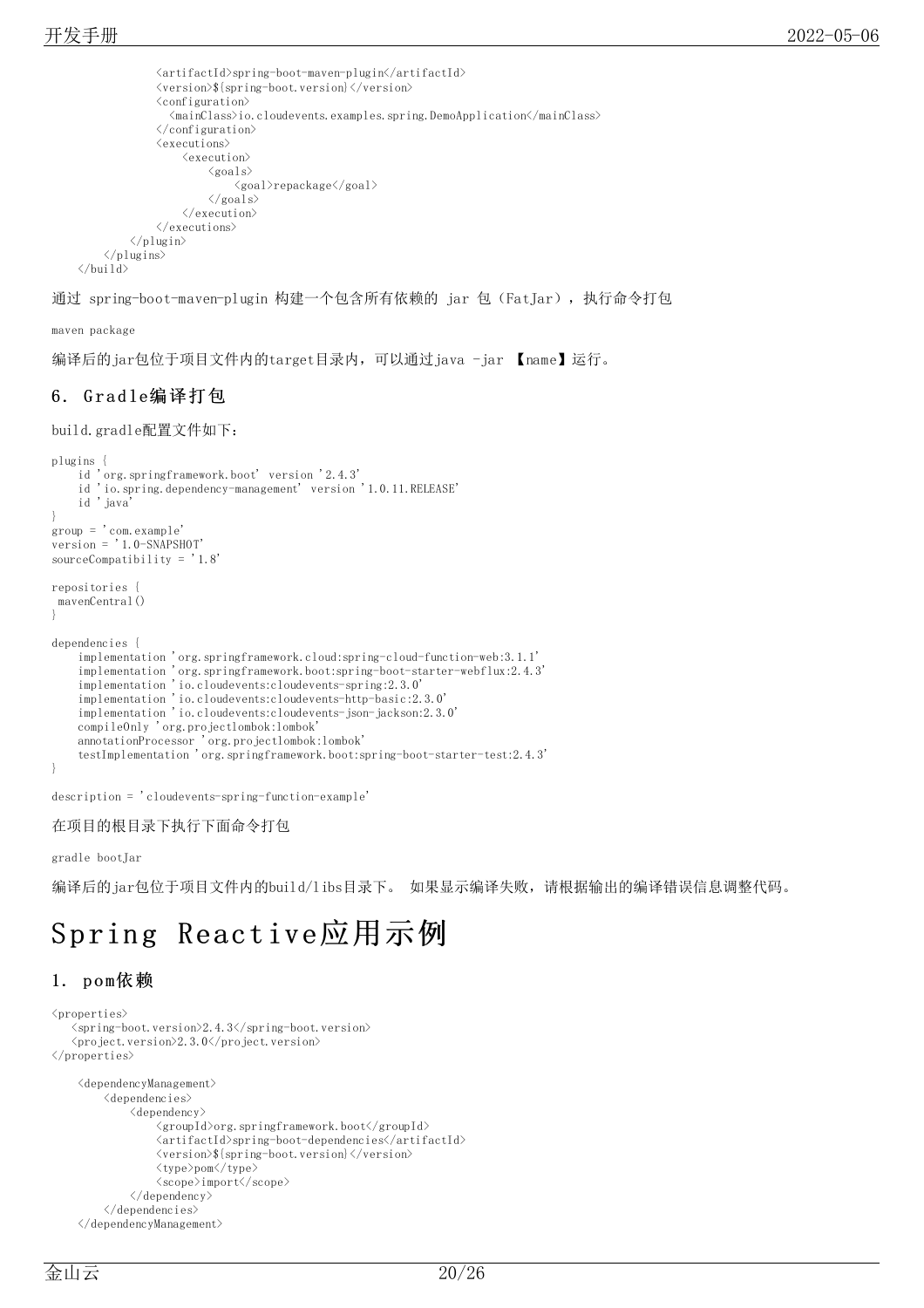```
<dependencies>
    <dependency>
         <groupId>org.springframework.boot</groupId>
         <artifactId>spring-boot-starter-webflux</artifactId>
     </dependency>
    <dependency>
         <groupId>io.cloudevents</groupId>
         <artifactId>cloudevents-spring</artifactId>
         <version>${project.version}</version>
     </dependency>
     <dependency>
         <groupId>io.cloudevents</groupId>
         <artifactId>cloudevents-http-basic</artifactId>
         <version>${project.version}</version>
     \langle/dependency>
     \langledependency\rangle<groupId>io.cloudevents</groupId>
         <artifactId>cloudevents-json-jackson</artifactId>
         <version>${project.version}</version>
     \langle/dependency>
     <dependency>
         \label{eq:groupId} \langle \text{groupId} \rangle \text{org. spring framework.} \text{boot} \langle / \text{groupId} \rangle<artifactId>spring-boot-starter-test</artifactId>
         <scope>test</scope>
     \langle/dependency>
     <dependency>
         <groupId>org.projectlombok</groupId>
         <artifactId>lombok</artifactId>
         <version>1.18.22</version>
     \langle/dependency>
</dependencies>
```
# <span id="page-20-0"></span>2. 添加启动类,注册序列化、反序列化配置类

package io.cloudevents.examples.spring;

```
import io.cloudevents.spring.webflux.CloudEventHttpMessageReader;
import io.cloudevents.spring.webflux.CloudEventHttpMessageWriter;
import org.springframework.boot.SpringApplication;
import org.springframework.boot.autoconfigure.SpringBootApplication;
import org.springframework.boot.web.codec.CodecCustomizer;
import org.springframework.context.annotation.Configuration;
import org.springframework.http.codec.CodecConfigurer;
@SpringBootApplication
public class DemoApplication {
    public static void main(String[] args) throws Exception {
        SpringApplication.run(DemoApplication.class, args);
    }
    @Configuration
    public static class CloudEventHandlerConfiguration implements CodecCustomizer {
        @Override
        public void customize(CodecConfigurer configurer) {
            configurer.customCodecs().register(new CloudEventHttpMessageReader());
            configurer.customCodecs().register(new CloudEventHttpMessageWriter());
        }
    }
```
#### }

#### <span id="page-20-1"></span>3. 监听端口资源配置

在resource目录下的application.properties文件中配置监听端口号等信息。

server.port=8080

#### <span id="page-20-2"></span>4 . 提供接口服务

创建一个MainResource类,提供一个简单的接口服务

package io.cloudevents.examples.spring;

import io.cloudevents.CloudEvent;

```
import io.cloudevents.core.builder.CloudEventBuilder;
```

```
import lombok.extern.slf4j.Slf4j;
import org.springframework.http.ResponseEntity;
```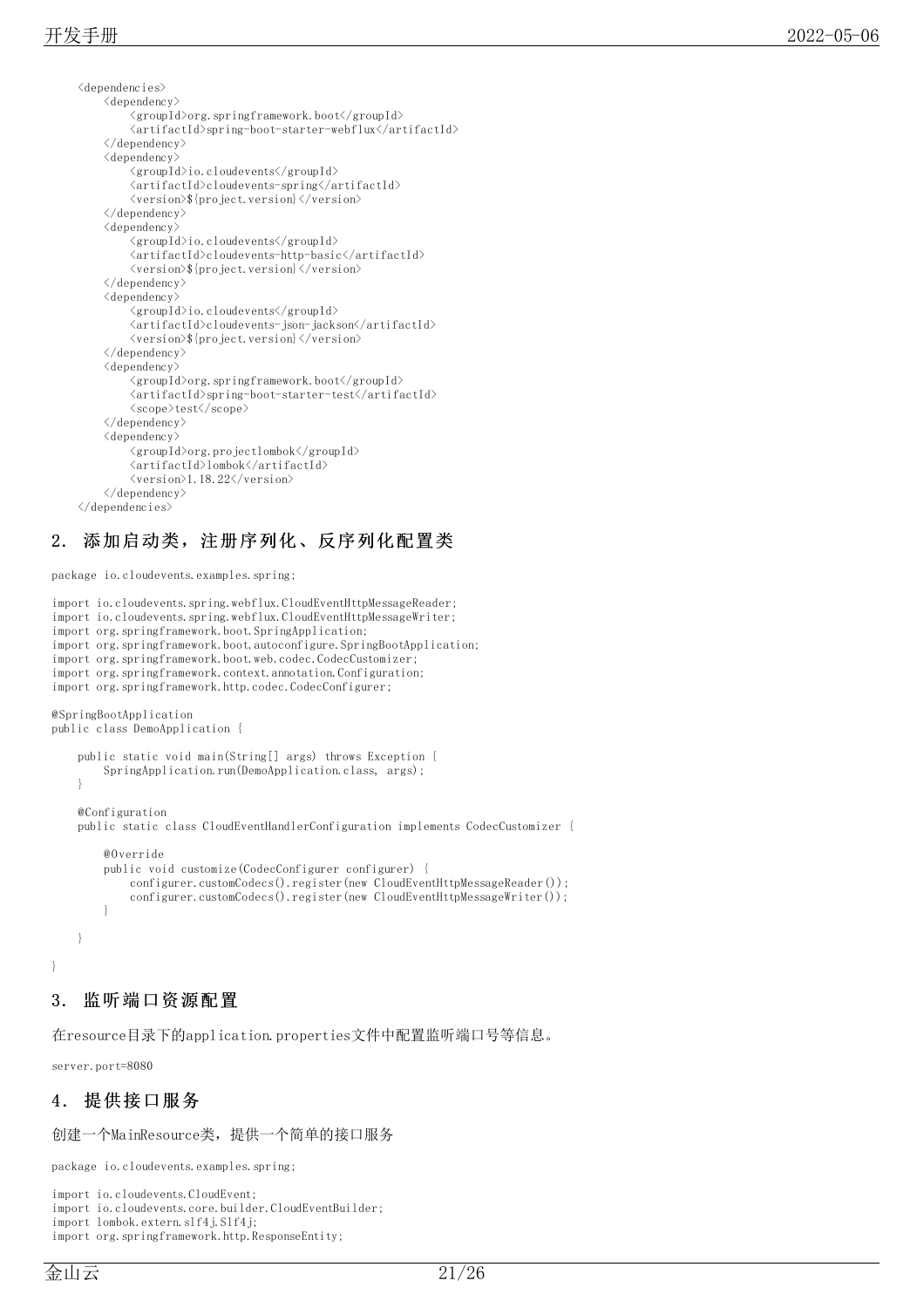```
import org.springframework.web.bind.annotation.GetMapping;
import org.springframework.web.bind.annotation.PostMapping;
import org.springframework.web.bind.annotation.RequestBody;
import org.springframework.web.bind.annotation.RestController;
import reactor.core.publisher.Mono;
import java.net.URI;
import java.util.UUID;
@Slf4j
@RestController
public class MainResource {
    @PostMapping("/event-invoke")
    // Use CloudEvent API and manual type conversion of request and response body
    public Mono<CloudEvent> event(@RequestBody Mono<CloudEvent> body) {
        log.info("receive event");
        return body.map(event -> CloudEventBuilder.from(event) //
                .withId(UUID.randomUUID().toString()) //
                 .withSource(URI.create("https://spring.io/foos")) //
                 .withType("io.spring.event.Foo") //
                 .withData(event.getData().toBytes()) //
                 .build());
    }
    @GetMapping("/health")
    //It doesn't use the `CloudEvent` data type directly, but instead models the request and response body
    public ResponseEntity<String> health() {
        log.info("receive health check");
        return ResponseEntity.ok().body("Hands up");
    }
}
```
其中event-invoke处理事件函数请求逻辑;health用于程序本身健康检测。您可以自定义其他path进行业务处理。

### <span id="page-21-0"></span>5. Ma v en编译打包

在pom.xml文件中添加spring-boot-maven-plugin 插件

```
\langle \text{bui1d} \rangle\langleplugins\rangle\langleplugin\rangle\langle \text{groupId}\rangleorg.springframework.boot\langle \text{groupId}\rangle<artifactId>spring-boot-maven-plugin</artifactId>
                       <version>${spring-boot.version}</version>
                       <configuration>
                          <mainClass>io.cloudevents.examples.spring.DemoApplication</mainClass>
                       </configuration>
                      \langleexecutions\rangle\langleexecution\rangle\langlegoals\rangle<goal>repackage</goal>
                                  \langle/goals>
                             \langle/execution\rangle\langle/executions>
                 \langle/plugin\rangle\langle/plugins>
    \langle/build>
```
通过 spring-boot-maven-plugin 构建一个包含所有依赖的 jar 包(FatJar),执行命令打包

maven package

编译后的jar包位于项目文件内的target目录内,可以通过java -jar 【name】运行。

#### <span id="page-21-1"></span>6 . G r a d le编译打包

```
build.gradle配置文件如下:
```

```
plugins {
    id 'org.springframework.boot' version '2.4.3'
    id 'io.spring.dependency-management' version '1.0.11.RELEASE'
    id 'java'
}
group = 'com.example'
version = '1.0-SNAPSHOT'
sourceCompatibility = '1.8'
```

```
repositories {
```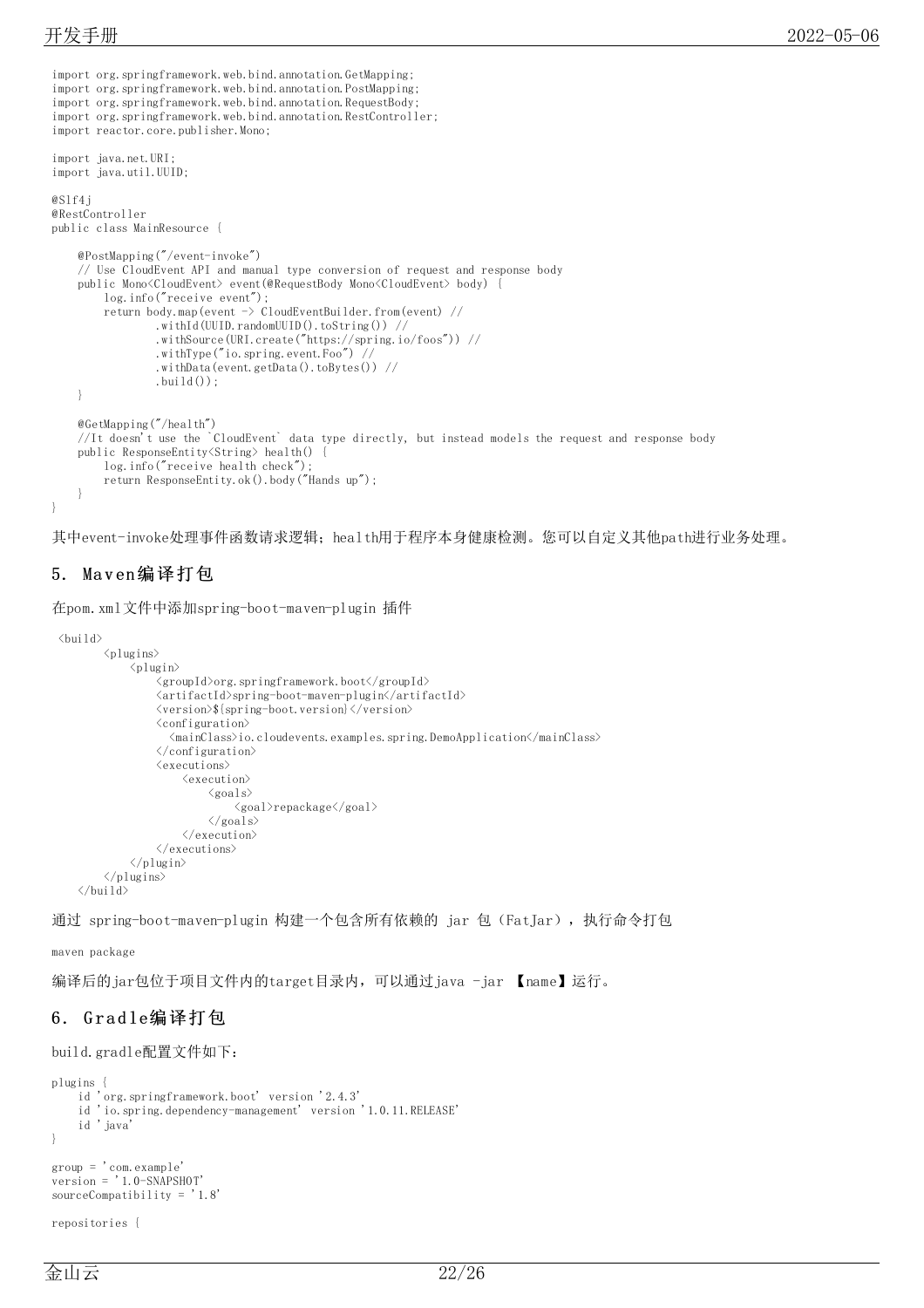mavenCentral()

```
}
dependencies {
    implementation 'org.springframework.boot:spring-boot-starter-webflux:2.4.3'
    implementation 'io.cloudevents:cloudevents-spring:2.3.0'
    implementation 'io.cloudevents:cloudevents-http-basic:2.3.0'
    implementation 'io.cloudevents:cloudevents-json-jackson:2.3.0'
    compileOnly 'org.projectlombok:lombok'
    annotationProcessor 'org.projectlombok:lombok'
    testImplementation 'org.springframework.boot:spring-boot-starter-test:2.4.3'
}
description = 'cloudevents-spring-reactive-example'
```

```
在项目的根目录下执行下面命令打包
```
gradle bootJar

编译后的jar包位于项目文件内的build/libs目录下。 如果显示编译失败,请根据输出的编译错误信息调整代码。

# <span id="page-22-0"></span>Vert. x应用示例

#### <span id="page-22-1"></span>1. pom依赖

```
\langleproperties\rangle<vertx.version>4.0.0</vertx.version>
   \langleproject.version\rangle2.3.0\langle/project.version\rangle\langle/properties>
    <dependencies>
         <dependency>
              <groupId>io.cloudevents</groupId>
              <artifactId>cloudevents-http-vertx</artifactId>
              <version>${project.version}</version>
         </dependency>
         <dependency>
              <groupId>io.cloudevents</groupId>
              <artifactId>cloudevents-json-jackson</artifactId>
              <version>${project.version}</version>
         </dependency>
         <dependency>
              <groupId>org.slf4j</groupId>
              <artifactId>slf4j-api</artifactId>
              \langle version \rangle2.0.0-alpha6\langle version \rangle</dependency>
         <dependency>
              <groupId>org.slf4j</groupId>
              <artifactId>slf4j-simple</artifactId>
              \langle version \rangle2.0.0-alpha6\langle version \rangle</dependency>
         <dependency>
              <groupId>org.projectlombok</groupId>
              <artifactId>lombok</artifactId>
              \langle version \rangle1.18.22\langle/version \rangle</dependency>
         <dependency>
              <groupId>io.vertx</groupId>
              <artifactId>vertx-web</artifactId>
              <version>${vertx.version}</version>
         </dependency>
         <dependency>
              <groupId>io.vertx</groupId>
              <artifactId>vertx-core</artifactId>
              <version>${vertx.version}</version>
         \langle/dependency>
    \langle/dependencies>
```
#### <span id="page-22-2"></span>2. 监听端口资源配置

Http Server启动端口可以通过resources/application.properties文件配置

server.port=8080

# <span id="page-22-3"></span>3. 创建Vert. x Http Server服务, 注册请求路由

package io.cloudevents.examples.vertx;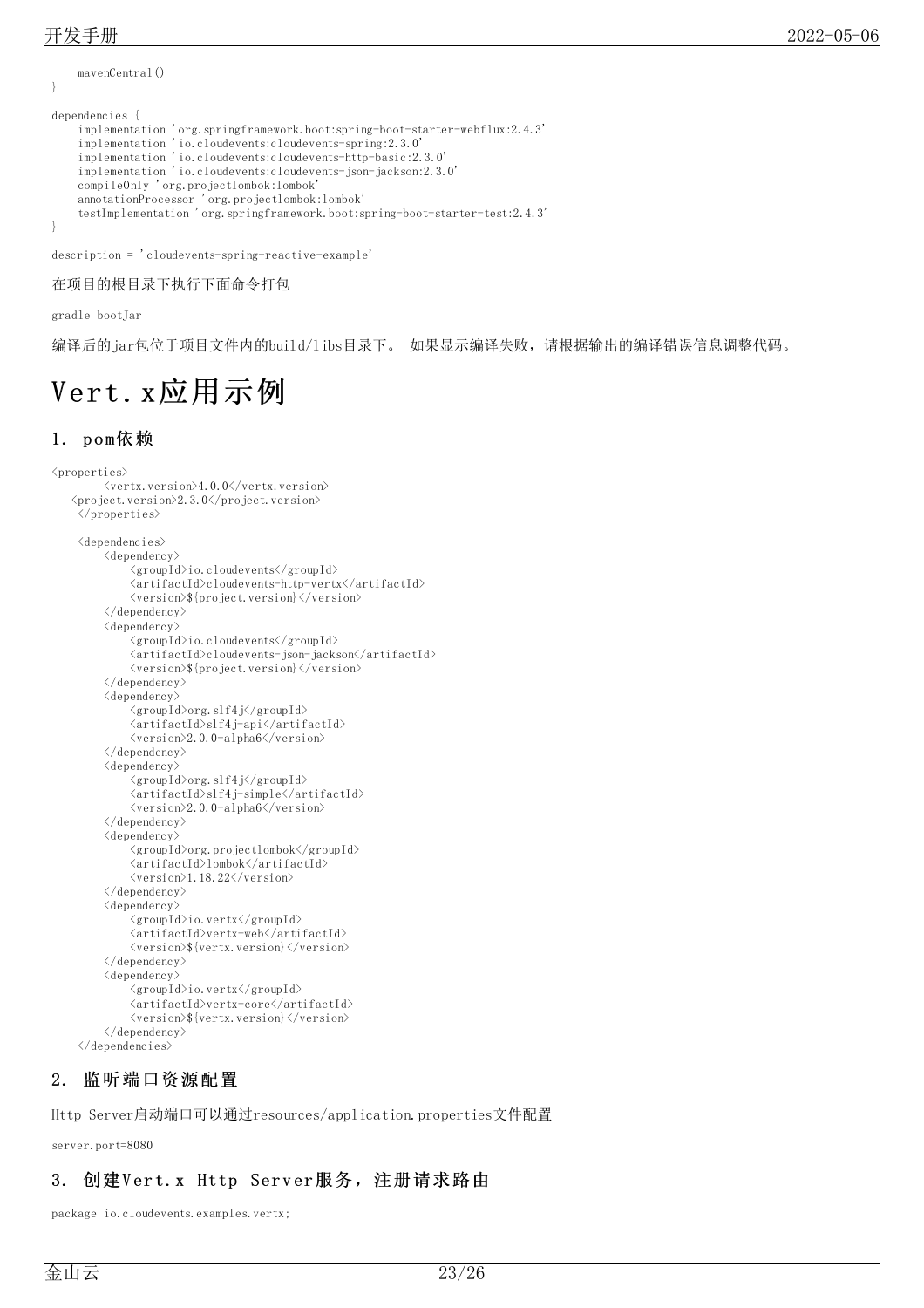```
import io.cloudevents.examples.vertx.handle.EventInvokeHandle;
import io.cloudevents.examples.vertx.handle.HealthCheckHandle;
import io. vertx.core. AbstractVerticle:
import io.vertx.core.http.HttpServer;
import io.vertx.ext.web.Router;
import lombok.extern.slf4j.Slf4j;
import java.io.IOException;
import java.io.InputStream;
import java.util.Properties;
@Slf4j
public class CloudEventServerVerticle extends AbstractVerticle {
    @Override
    public void start() {
        String serverPort = loadHttpServerPort();
        if (serverPort == null || serverPort.equals("")) {
            log.error("Usage: HTTPServer <port>");
            return;
         }
        final int port = Integer.parseInt(serverPort);
        // Create HTTP server.
        HttpServer server = vertx.createHttpServer();
        //创建router对象
        Router router = Router.router(vertx);
        //注册health check地址
        router.get("/health").handler(new HealthCheckHandle());
        //注册event-invoke地址
        router.post("/event-invoke").handler(new EventInvokeHandle());
        // 将请求交给路由处理
        server.requestHandler(router).exceptionHandler(System.out::println).listen(port, res -> {
            if (res.succeeded()) {
                System.out.println(
                         "Server listening on port: " + res.result().actualPort()
                );
            } else {
                System.err.println(res.cause().getMessage());
            }
        });
    }
    public static String loadHttpServerPort() {
        Properties properties = new Properties();
        InputStream inputStream = null;
        try
            inputStream = ClassLoader.getSystemResourceAsStream("application.properties");
            properties.load(inputStream);
            String port = properties.getProperty("server.port");
            log.info("Http Server Port: {}", port);
            return port;
        } catch (Exception e) {
            log.error("Load Properties From Config error", e);
            return null;
        } finally {
            if (inputStream != null) {
                 try
                     inputStream.close();
                 } catch (IOException e) {
                     log.error("Close InputStream error", e);
                 }
            }
        }
    }
}
```
## <span id="page-23-0"></span>4. 添加Main函数,部署Vert.x服务

```
package io.cloudevents.examples.vertx;
import io.vertx.core.Vertx;
public class VertxHTTPServer {
    public static void main(String[] args) {
        Vertx.vertx().deployVerticle(new CloudEventServerVerticle());
    }
```
}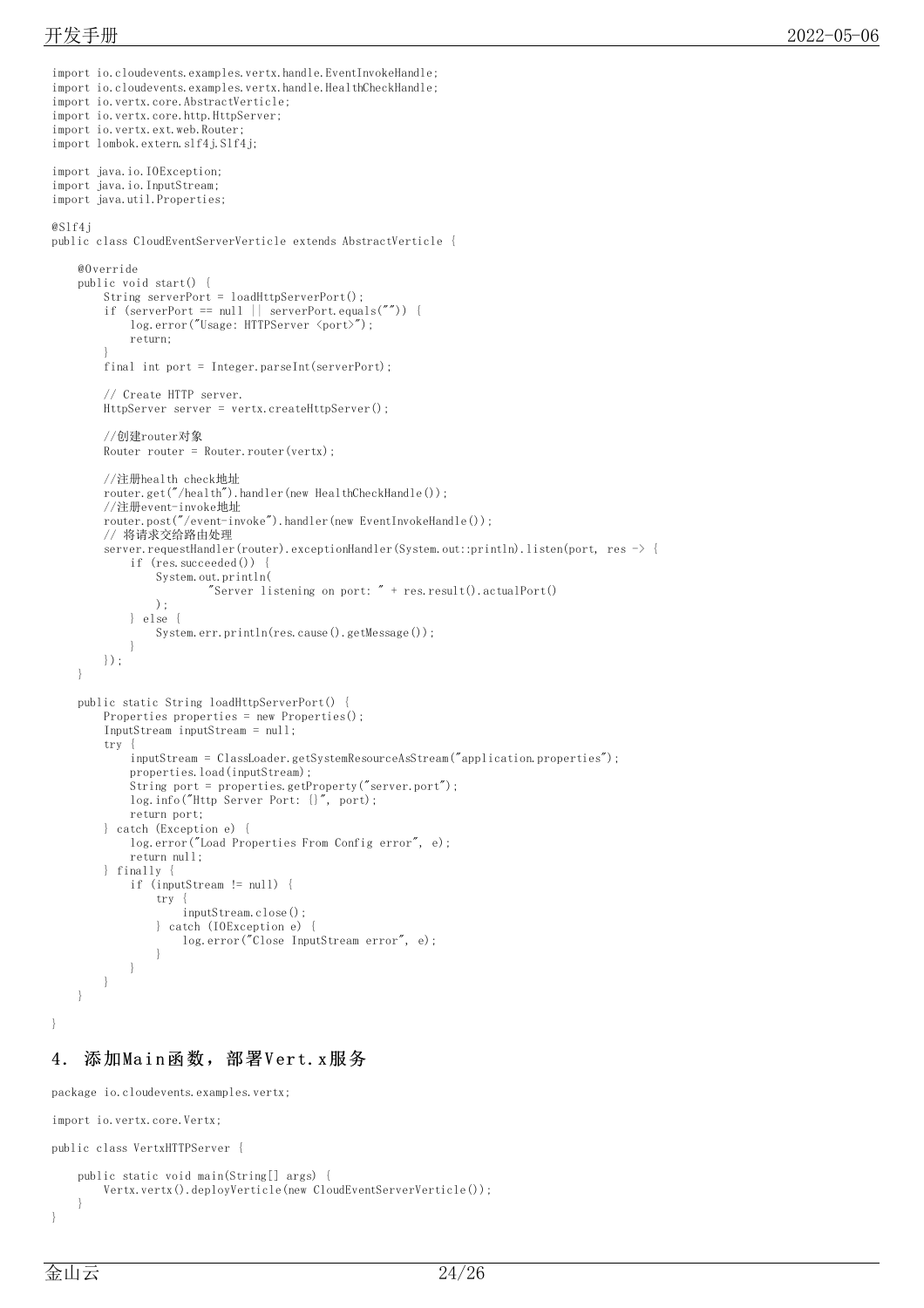# <span id="page-24-0"></span>5. 添加Handler实现类,用于处理不同的路由请求

#### 健康检查Handler

import io.vertx.core.Handler; import io.vertx.ext.web.RoutingContext; import lombok.extern.slf4j.Slf4j; @Slf4j public class HealthCheckHandle implements Handler<RoutingContext> { @Override public void handle(RoutingContext context) { log.info("receive health check"); context.response().end("Hands Up"); } }

#### 事件函数请求Handler

package io.cloudevents.examples.vertx.handle;

package io.cloudevents.examples.vertx.handle;

```
import io.cloudevents.CloudEventData;
import io.cloudevents.core.message.MessageReader;
import io.cloudevents.http.vertx.VertxMessageFactory;
import io.vertx.core.Handler;
import io.vertx.ext.web.RoutingContext;
import lombok.extern.slf4j.Slf4j;
import java.util.Optional;
@Slf4j
public class EventInvokeHandle implements Handler<RoutingContext> {
    @Override
    public void handle(RoutingContext context) {
        VertxMessageFactory.createReader(context.request()).map(MessageReader::toEvent)
                .onSuccess(event -> {
                     // Print out the event.
                     log.info("receive event : {}", event);
                     log.info("specVersion: {}", event.getSpecVersion());
                     Optional.ofNullable(event.getData()).map(CloudEventData::toBytes).map(String::new).ifPresent(data ->
                              log.info("receive event data: {}", data));
                     Optional.ofNullable(event.getExtension("ak")).map(Object::toString).ifPresent(System.out::println);
                     // Write the same event as response in binary mode.
                     VertxMessageFactory.createWriter(context.response()).writeBinary(event);
                })
                .onFailure(System.err::println);
    }
```
}

### <span id="page-24-1"></span>6 . Ma v en编译打包

在pom.xml文件中添加maven-assembly-plugin插件

```
\langle \text{bui} \, 1 \, \text{d} \rangle\langleplugins\rangle\langleplugin\rangle<groupId>org.apache.maven.plugins</groupId>
                  <artifactId>maven-compiler-plugin</artifactId>
                  <version>3.8.1</version>
                  <configuration>
                        \langle source \rangle1.8\langle /source \rangle\langle target \rangle1.8\langle /target \rangle<encoding>UTF-8</encoding>
                  </configuration>
            \langle/plugin\rangle\langleplugin\rangle<groupId>org.apache.maven.plugins</groupId>
                  \langleartifactId\ranglemaven-assembly-plugin\langle/artifactId\rangle\langleexecutions\rangle<execution>
                              <phase>package</phase>
                               \langlegoals\rangle<goal>single</goal>
                               \langle/goals>
                              \langle configuration\rangle\langlearchive\rangle\langlemanifest\rangle<sub>mainClass</sub></sub>
                                                       io.cloudevents.examples.vertx.VertxHTTPServer
```